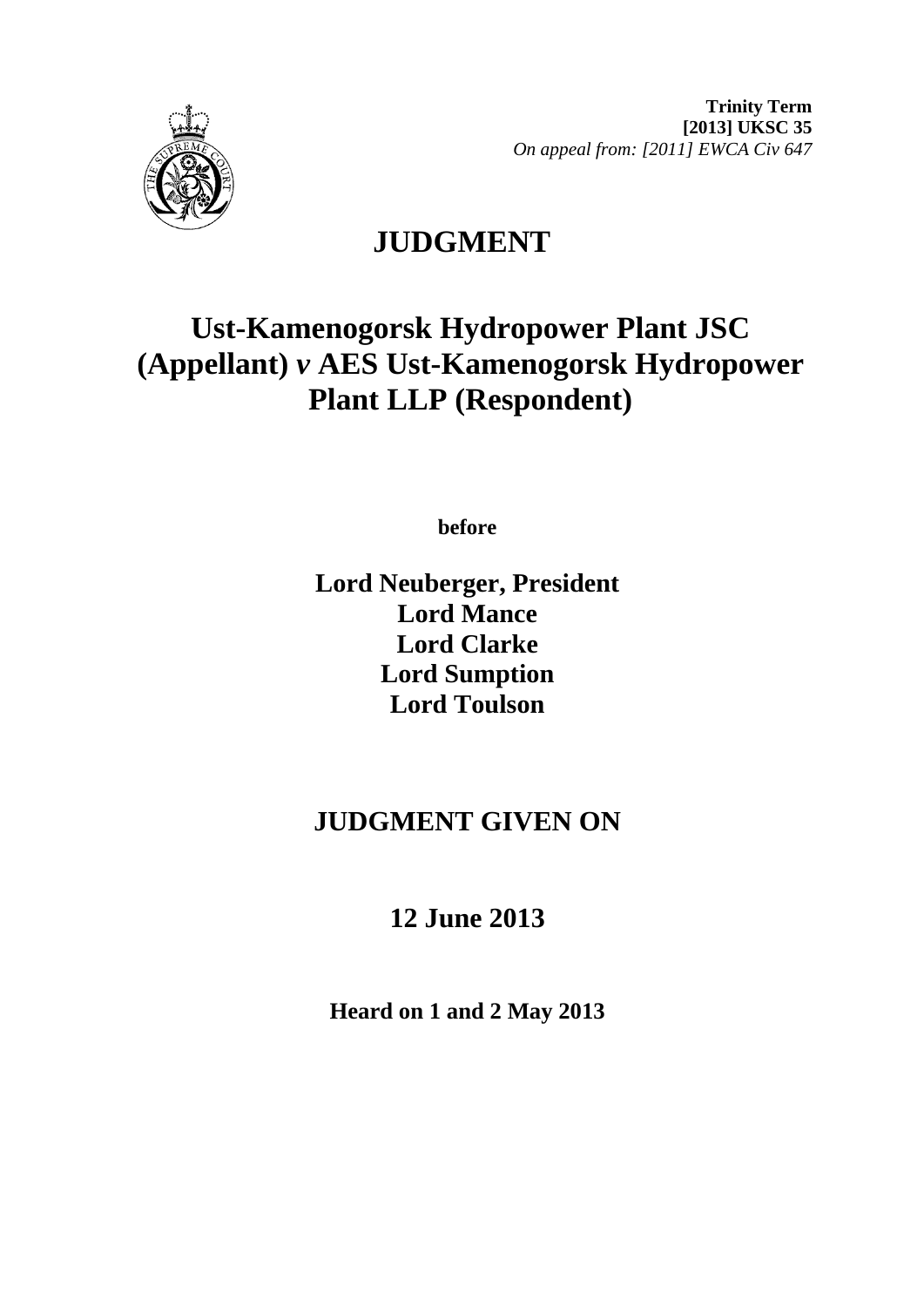Lord Goldsmith QC Sophie Lamb Jessica Wells (Instructed by Debevoise (Instructed by Allen & & Plimpton LLP) Overy LLP)

*Appellant*<br> **A**coldsmith QC <br> **A**coldsmith QC <br> **A**cophie Lamb<br> **Acoldsmith QC** <br> **Acoldsmith QC** <br> **Acoldsmith QC** <br> **Acoldsmith QC** <br> **Acoldsmith QC** <br> **Acoldsmith QC** <br> **Acoldsmith DC** <br> **Acoldsmith DC** <br> **Acoldsmith D**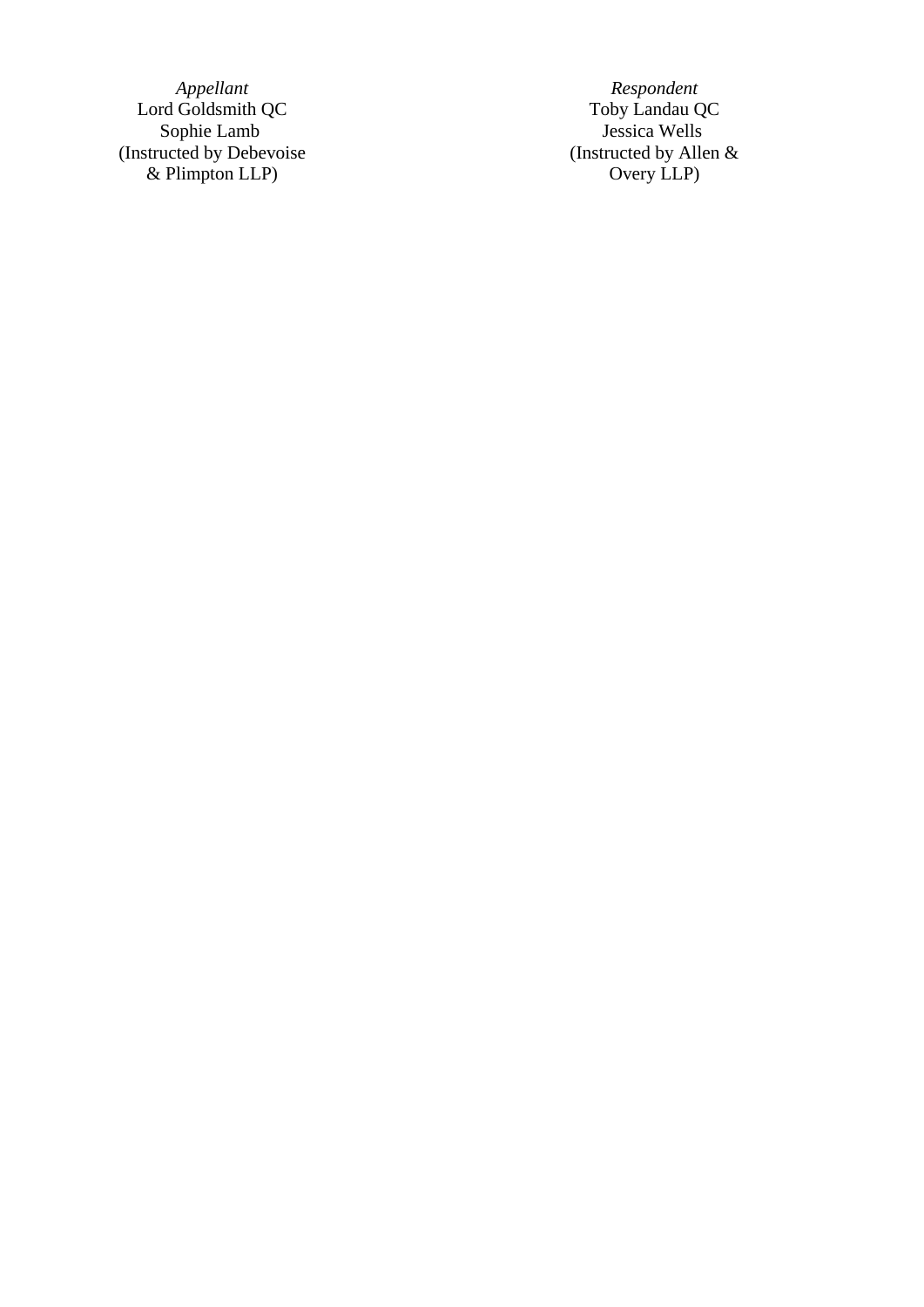#### **LORD MANCE (with whom Lord Neuberger, Lord Clarke, Lord Sumption and Lord Toulson agree)**

#### *Introduction*

1. An agreement to arbitrate disputes has positive and negative aspects. A party seeking relief within the scope of the arbitration agreement undertakes to do so in arbitration in whatever forum is prescribed. The (often silent) concomitant is that neither party will seek such relief in any other forum. If the other forum is the English court, the remedy for the party aggrieved is to apply for a stay under section 9 of the Arbitration Act 1996.

2. The issue on this appeal is whether, if the other forum is a foreign jurisdiction outside the European régime of the Brussels Regulation (EC) No 44/2001 and the Lugano Convention, the English court has any and if so what power to declare that the claim can only properly be brought in arbitration and/or to injunct the continuation or commencement of the foreign proceedings. (It is clear that injunctive relief in relation to foreign proceedings within the Brussels/Lugano space is impermissible under the Regulation and Convention: *West Tankers Inc v Allianz SpA (formerly RAS Riunione Adriatica di Sicurta SpA) (The Front Comor)* (Case 185/07) [2009] 1 AC 1138.

3. By order dated 16 April 2010, Burton J granted the respondent, Aes Ust-Kamenogorsk Hydropower Plant LLP ("AESUK"), such a declaration together with an injunction in relation to the bringing of proceedings against it by the appellant, Ust-Kamenogorsk Hydropower Plant JSC ("JSC"): [2010] 2 All ER (Comm) 1033. By order dated 1 July 2011 the Court of Appeal dismissed JSC's appeal against the judge's order: [2012] 1 WLR 920.

4. The perhaps unusual feature is that AESUK has not commenced, and has no intention or wish to commence, any arbitration proceedings. Its contention is simply that JSC should not pursue or be free to pursue court proceedings against it. If JSC commences arbitration proceedings, then no doubt AESUK will defend them.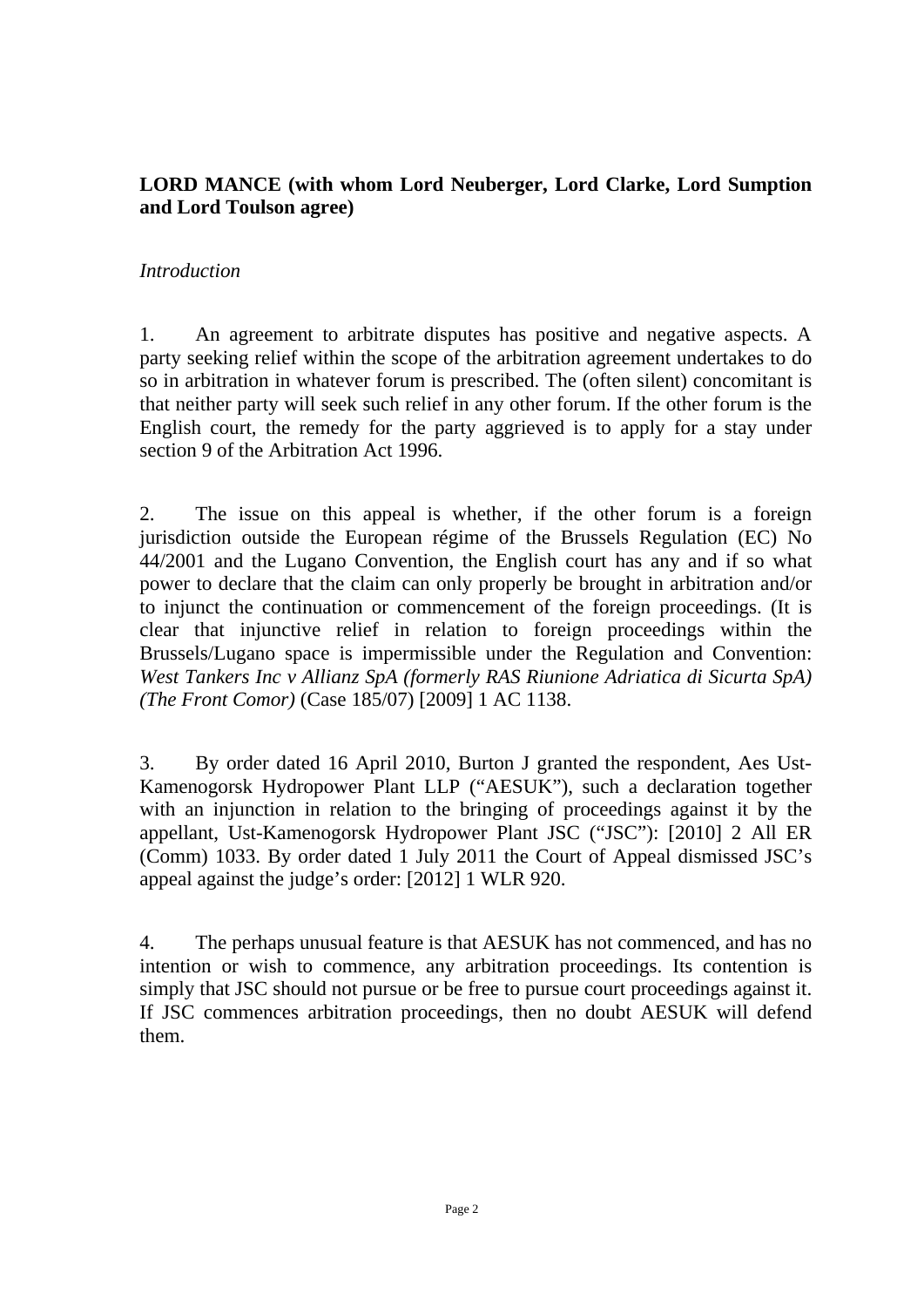#### *Background*

5. AESUK is the current grantee and lessee of a 25 year concession granted by agreement dated 23 July 1997 entitling it to operate an energy producing hydroelectric plant in Kazakhstan. From 1997 to 2007, the concession was held by its parent or affiliate company, Tau Power BV. JSC is the current owner and grantor of the concession, having succeeded to the concession's original owner and grantor, the Republic of Kazakhstan.

6. The concession agreement is governed by Kazakh law (clause 31), but contains a London arbitration clause (clause 32). It was common ground below and it remains common ground, at least for the purposes of this appeal, that this clause is governed by and to be construed in accordance with English law. It is therefore unnecessary to consider authority in this area such as  $C v D$  [2007] EWCA Civ 1282, *Sulamérica Cia Nacional de Seguros SA v Enesa Engenharia SA*  [2012] EWCA Civ 638 and *Arsanovia Ltd v Cruz City 1 Mauritius Holdings*  [2012] EWHC 3702 (Comm).

7. The arbitration clause provides in summary that, subject to provisions contained in clauses 17.8 and 17.9, any dispute or difference arising out of or in connection with any matter or thing in relation to the provisions of the concession agreement and the transactions contemplated by the parties that cannot be resolved by negotiation should be settled by arbitration in accordance with the Rules of Conciliation and Arbitration of the International Chamber of Commerce (the "ICC") to be conducted in London.

8. Relations between the owners and holders of the concession have for some years been fraught. Burton J summarised the history in paras 5 to 10 of his judgment, and it is unnecessary to repeat it here. Some salient facts suffice.

9. First, during the period when it owned the concession, the Republic of Kazakhstan brought proceedings in Kazakhstan against AESUK's predecessors in title, Tau Power BV, and on 8 January 2004 obtained from the Kazakh Supreme Court a ruling that the arbitration clause was invalid. This was on two grounds: that the arbitration agreement included tariff disputes, which would put such disputes beyond the control of the Republic contrary to its public policy; and that the reference in clause 32 to the Rules of the ICC was not a reference to the ICC and left the arbitral body unspecified.

10. Burton J and the Court of Appeal held that they were not bound by the Kazakh court's conclusions in relation to an arbitration agreement subject to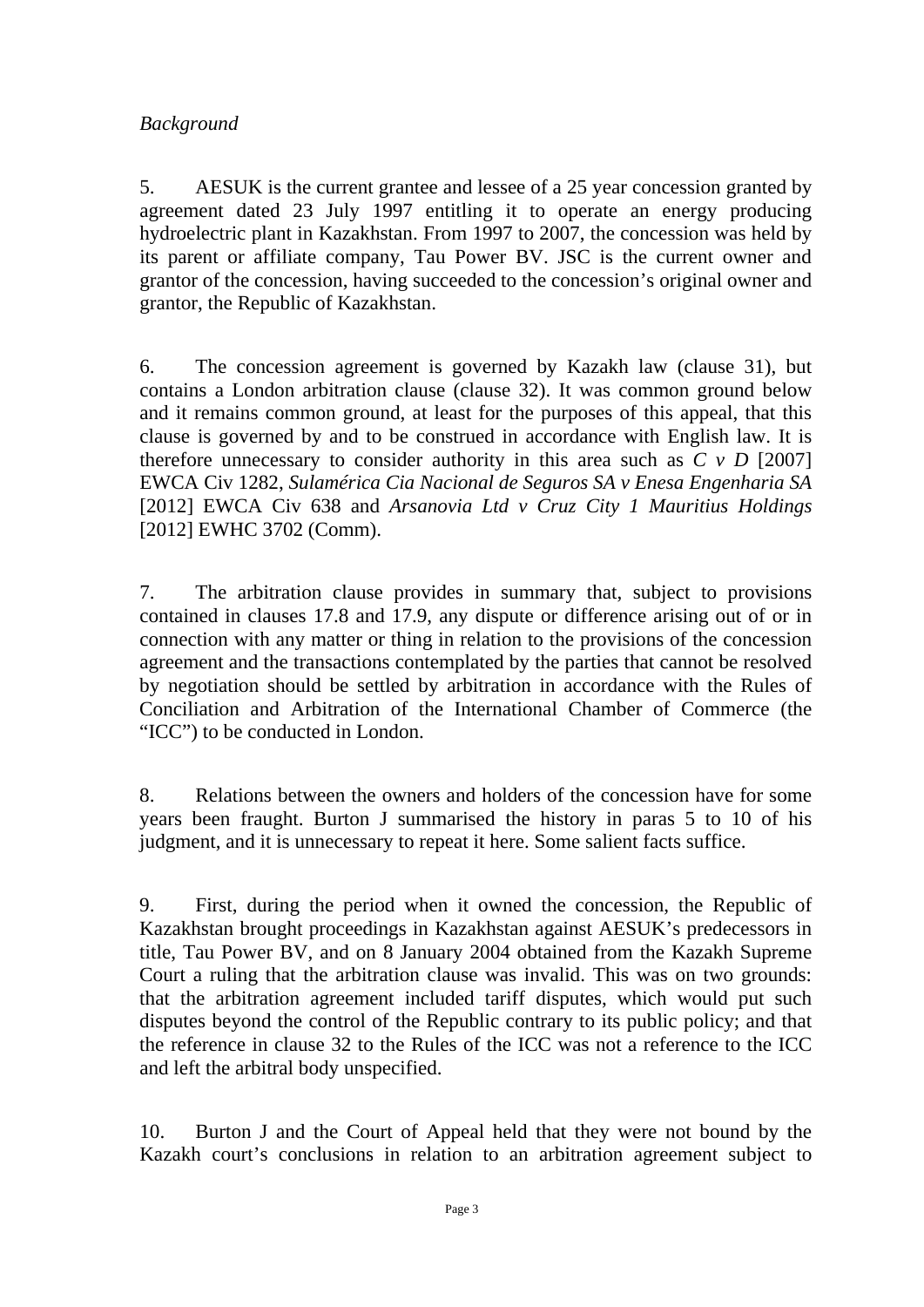English law, and that neither ground was sustainable. Tariff disputes were in fact outside the arbitration agreement, by reason of the reference to clauses 17.8 and 17.9, under which they fell to be dealt with by an expert; and the reference in clause 32 to the ICC was plainly sufficient to mean that any arbitration was to be by the ICC. There is no appeal to this Court in relation to these matters.

11. On 12 June 2009 JSC brought proceedings against AESUK in the Specialist Inter-District Economic Court of East Kazakhstan Oblast ("the Economic Court"), alleging that AESUK had failed to supply information concerning concession assets pursuant to a request duly made under the concession agreement. AESUK's application to stay these proceedings under the arbitration clause was dismissed on 28 July 2009 on the ground that the clause had been annulled by the Supreme Court's ruling of 8 January 2004.

12. On 31 July 2009 AESUK issued proceedings before the English Commercial Court claiming declarations that the arbitration clause was valid and enforceable and a without notice interim anti-suit injunction restraining JSC from pursuit of the proceedings before the Economic Court. AESUK's attempt to rely on this injunction in the Kazakh courts was rejected by the Economic Court on 5 August 2009 and on an appeal to the East Kazakhstan Regional Court on 11 September 2009. Both the Economic Court and the Regional Court also held that JSC was entitled to the information which it had requested.

13. Meanwhile on 21 August 2009 the interim injunction granted by the English Commercial Court was continued by consent pending a challenge by JSC to the jurisdiction of the English courts and amended to provide that JSC would withdraw its request for information the subject of the Kazakh proceedings. However, despite being requested, JSC did not undertake either that it would not resubmit a request for information or that it would not commence further proceedings in Kazakhstan. Hence, the continuation of the present proceedings, leading to Burton J's and the Court of Appeal's judgments and orders.

#### *Burton J's order*

14. The order dated 16 April 2010 giving effect to Burton J's judgment declares in paragraph 2 that JSC "cannot bring", and orders in paragraph 3 that JSC "is restrained from bringing" "the claim, the subject matter of the [Kazakhstan proceedings], or any other claim arising out of or in connection with any matter or thing in relation to the provisions of the Concession Agreement …., save only for [excepted matters], otherwise than by commencing arbitration proceedings in the International Chamber of Commerce in London and pursuant to its Rules." By its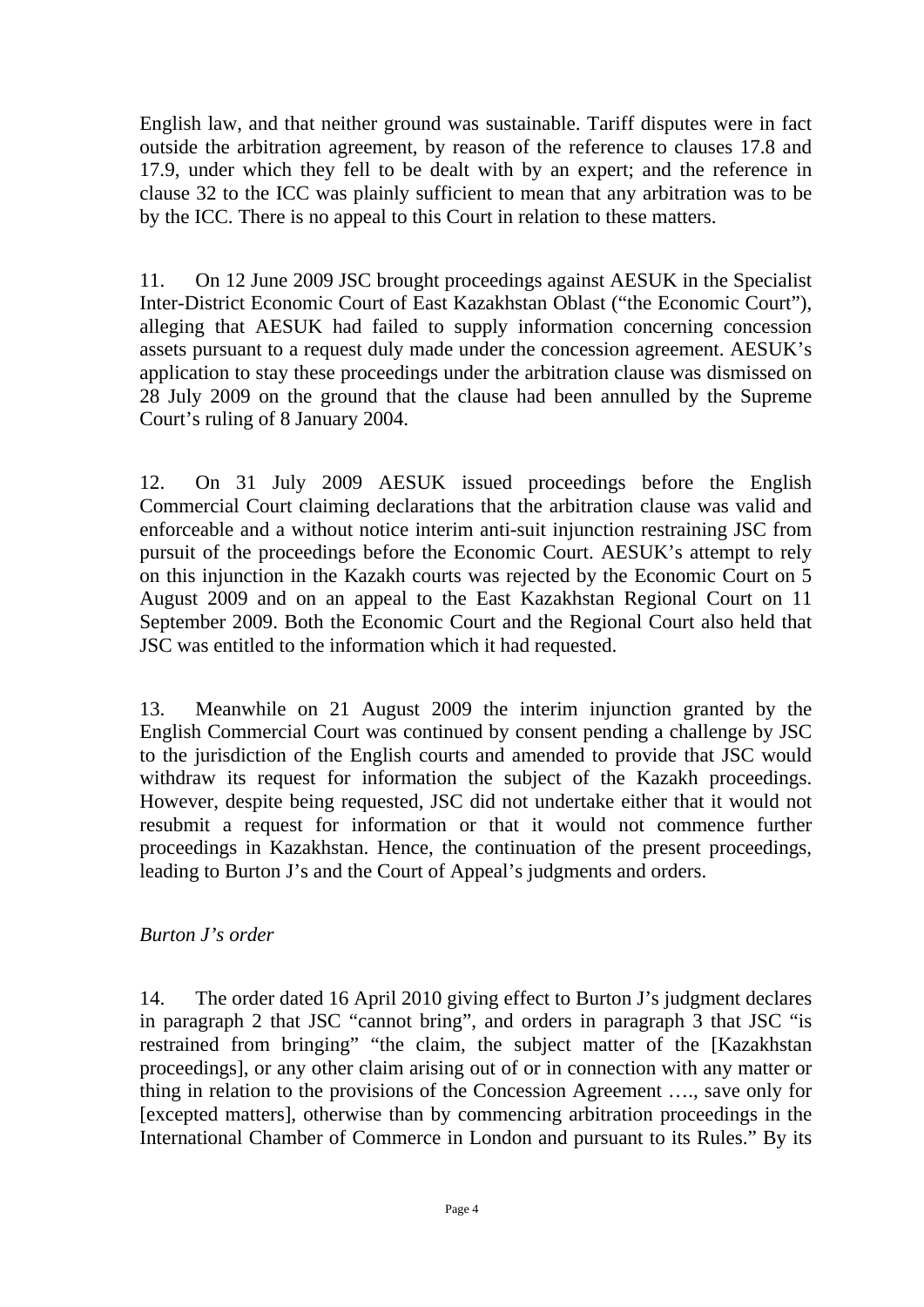order dated 1 July 2011 giving effect to its judgment, the Court of Appeal simply dismissed the appeal against Burton J's order.

15. In its terms and form, Burton J's order was and is a final order, as to both the declaration and the injunction which it granted. Indeed, in para 1 of his judgment, Burton J recorded that he was being asked to give "final relief" on AESUK's arbitration claim form, and in the final para 54 to 56 of his judgment, referring back to para 21, he concluded that AESUK was entitled to the grant of "(limited) final declaratory and injunctive relief". In these paragraphs, he made clear that he regarded an injunction in the wording of his later order as "limited" in a way which would avoid any concern about "usurpation or ouster" of the jurisdiction of the arbitrators, if any arbitration were to take place, and would give "the opportunity …. for any proper challenge to be made to the jurisdiction of the arbitrators or the applicability of the arbitration clause".

16. Rix LJ, giving the main judgment in the Court of Appeal with which his colleagues agreed, addressed the nature of the order made by commenting (para 108) that it might possibly be said that a binding declaration as to the existence of the arbitration agreement trespassed on the theoretical possibility that an arbitral tribunal might one day have to grapple with that very issue, that he did not himself think that it would do, but that he "need not decide that question here, for the judge has been cautious not to give such a declaration and the operator [AESUK] as respondent in this appeal has not sought to go further than the judge has gone".

17. Before the Supreme Court, both sides have in their submissions treated the judge's order as a final order; and so in terms it is. Neither side has sought to have the order, if it stands, corrected or qualified. Appeals lie against orders, and parties are entitled and correct to take orders at their face value. Burton J's order was in terms a final order declaring that certain claims could only properly be pursued in arbitration, and restraining their pursuit in any other forum. If an arbitration were to be commenced, by either side, in the future, it would not, under Burton J's order, be open to the respondent to object to its commencement or to the jurisdiction of the arbitral tribunal by submissions which contradicted the terms of the declaration made and injunction ordered by Burton J. The Supreme Court can and should consider the order on that basis. Further, if the court has, consistently with the scheme of the Arbitration Act 1996, power to make any sort of declaration about arbitral jurisdiction, then Rix LJ was, in my view, right that there is no objection to its being a final and binding declaration.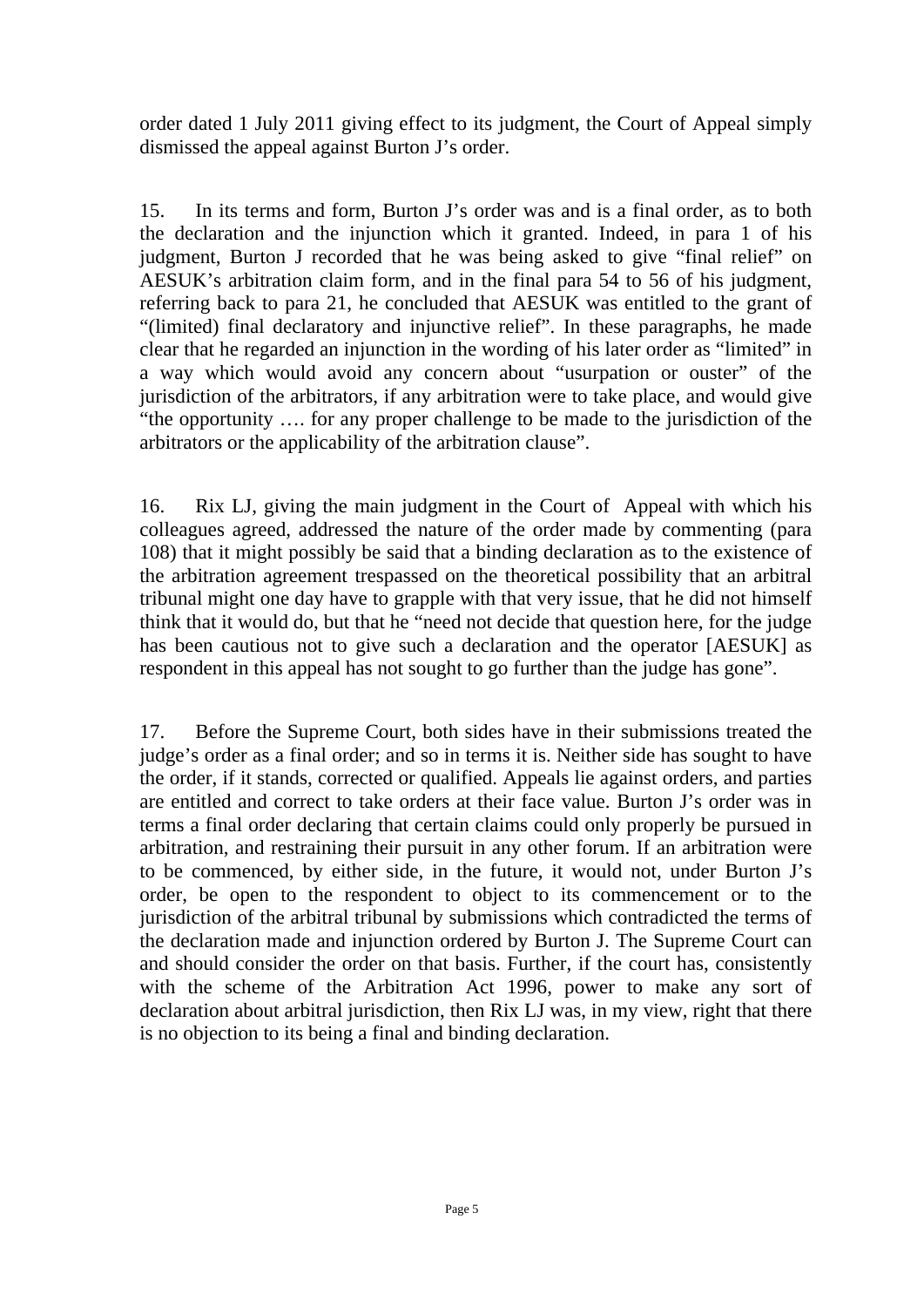18. The issue is therefore whether the English court has power to declare that the claim can only properly be brought in arbitration and/or to injunct the continuation or commencement of proceedings brought in any other forum outside the Brussels/Lugano régime. Although Lord Goldsmith in his oral submissions laid some emphasis on the primacy of the declaratory relief claimed by AESUK and ordered by Burton J, in my opinion the claim and order for injunctive relief are more important. Before the court could order final injunctive relief, it had to conclude that there was a binding and applicable arbitration agreement – as JSC's own case in fact correctly stated at para 67. The order for injunctive relief carried by itself the basis of an issue estoppel in any future proceedings, precluding JSC from denying the existence or validity of such an agreement.

19. The rival submissions regarding the court's power turn primarily on the scope and effect of the Arbitration Act 1996. Mr Toby Landau QC for AESUK advances a simple case. Independently of that Act, the court has a general inherent power to declare rights and further, under section 37 of the Senior Courts Act (formerly the Supreme Court Act) 1981:

"The High Court may by order (whether interlocutory or final) grant an injunction or appoint a receiver in all cases in which it appears to the court to be just and convenient to do so".

20. Despite its generality, there are statements limiting the application of section 37 to two situations: (a) where one party can show that the other party has invaded, or threatens to invade, a legal or equitable right of the former for the enforcement of which the latter is amenable to the jurisdiction of the court, and (b) where one party to any action has behaved, or threatens to behave, in a manner which is unconscionable: *South Carolina Insurance Co v Assurantie Maatschappij "De Zeven Provincien" NV* [1987] AC 24, 40B-D, per Lord Brandon, with whose speech Lord Bridge and Lord Brightman agreed without qualification. Lord Mackay and Lord Goff voiced a reservation as to whether section 37 should be so limited, and Lord Mustill in *Channel Tunnel Group Ltd v Balfour Beatty Construction Ltd* [1993] AC 334, 362B left the point open. It is unnecessary to say more about this here, since, on Mr Landau's case, the first situation applies. JSC has invaded or is threatening to invade AESUK's legal right not to be sued in Kazakhstan. Absent any contrary reason, there is, AESUK submits, no reason why the court should not exercise both its declaratory powers and its powers under section 37. To do so would support the commitment to arbitration contained in the arbitration clause. In contrast, JSC – although it invokes the supposed policy interests of international users of London arbitration – opposes the deployment of such powers in order to frustrate the arbitration clause.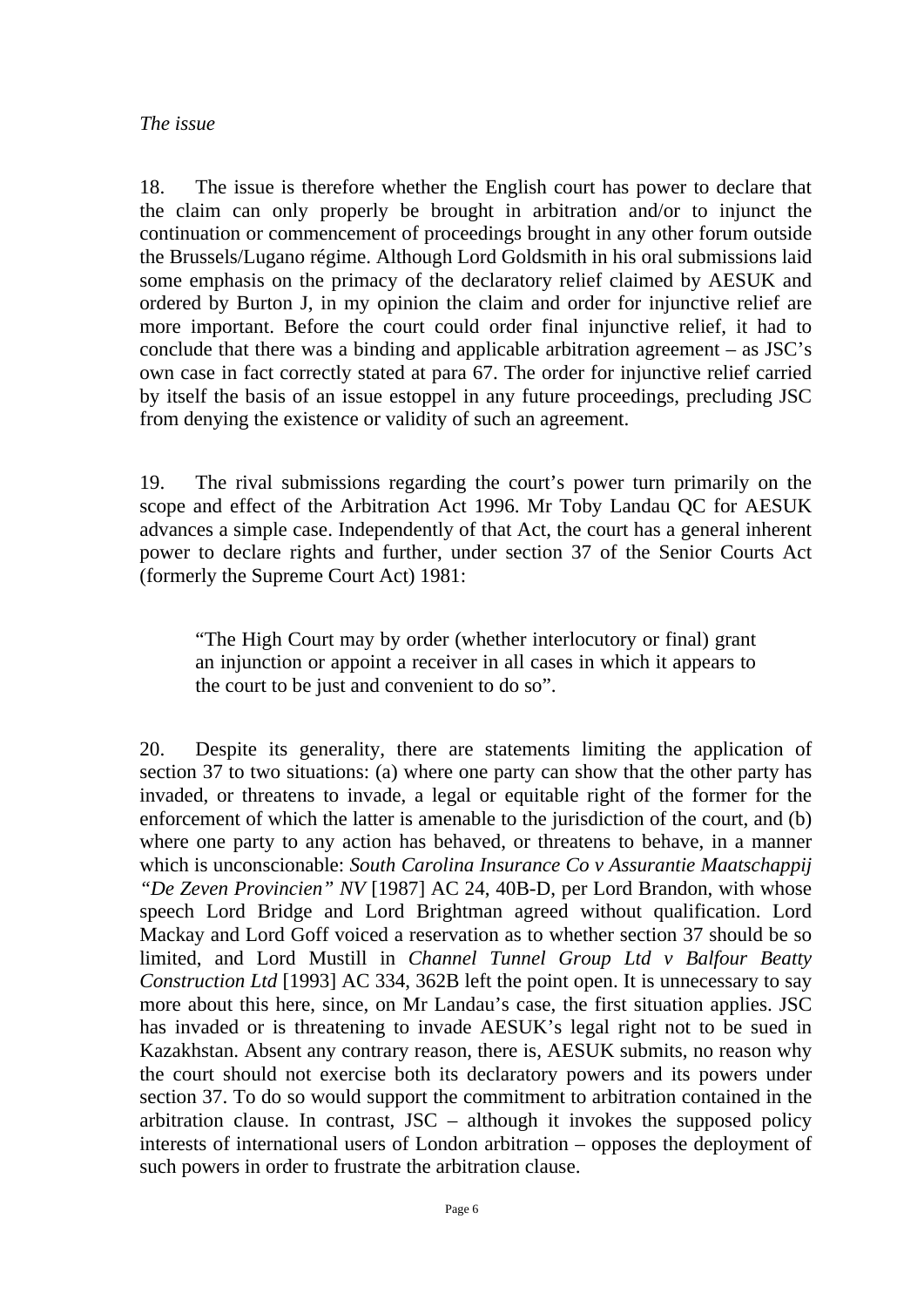*The negative aspect of an arbitration agreement and exclusive choice of court clause* 

21. At points in his submissions, Lord Goldsmith QC, representing JSC, suggested that any negative obligation inherent in an arbitration agreement is a mere ancillary to current or intended arbitral proceedings. As a matter of interpretation of a straightforward agreement to arbitrate disputes in a particular forum (like that in this case: para 7 above), there is no basis for any such limitation. The negative aspect of an arbitration agreement is a feature shared with an exclusive choice of court clause. In each case, the negative aspect is as fundamental as the positive. There is no reason why a party to either should be free to engage the other party in a different forum merely because neither party wishes to bring proceedings in the agreed forum. Nor is there any basis for treating the Arbitration Act 1996 as affecting the *interpretation* of an arbitration agreement in this respect, although it is JSC's case that the effect of the Act is to preclude the court from granting *relief* to enforce the negative aspect of an arbitration agreement unless and until arbitral proceedings are on foot or proposed (see para 29 et seq below).

22. The case-law also contains no support for JSC's argument that the negative aspect of an arbitration agreement is enforceable only when an arbitration is on foot or proposed. It is true that in most of the cases an arbitration was on foot, but none of the statements of principle identify this as relevant or critical. The caselaw is worth considering more closely not only to make this good, but also as background to a consideration of JSC's submissions on the effect of the Arbitration Act.

23. Both prior to the Arbitration Act 1996 and indeed subsequently - until the present case - the negative aspect was well recognised, and it was well established that the English courts would give effect to it, where necessary by injuncting foreign proceedings brought in breach of either an arbitration agreement or an exclusive choice of court clause. Further, such relief was treated as the counterpart of the statutory power to grant a stay of domestic proceedings to give effect to an arbitration agreement. A stay is not made conditional upon arbitration being on foot, proposed or brought. If there is power under section 37 to injunct the commencement or continuation of foreign proceedings, no reason is evident why the exercise of this power should depend upon such a condition. In each case it is, on the face of it, for either party to commence any arbitration it wishes at any time, or not to do so.

24. In *Pena Copper Mines Ltd v Rio Tinto Co Ltd* (1911) 105 LT 846, an English law contract provided for any matter in difference to be referred to arbitration under the Arbitration Act 1889 (and for an award to be a condition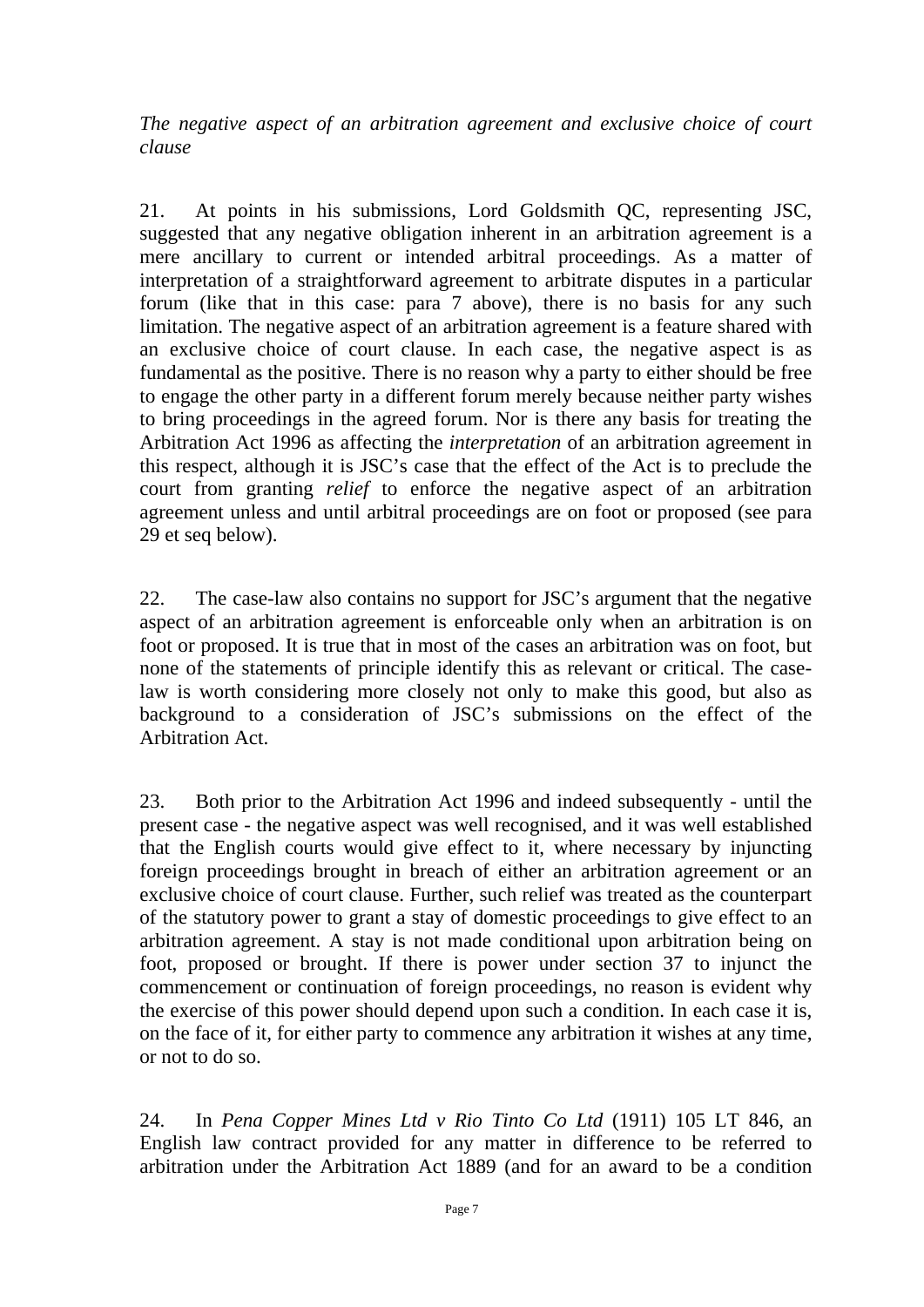precedent to any liability in respect thereof), but Rio Tinto began Spanish court proceedings. No arbitration was on foot. The Pena company expressed itself "perfectly willing to refer" any dispute to arbitration, but that does not mean that it proposed to do so itself and no such condition was imposed upon it. After referring to the statutory power to stay which would have existed had Rio Tinto commenced English court proceedings, the Court of Appeal ordered Rio Tinto to desist from the Spanish proceedings. The arbitration clause involved, in Cozens Hardy MR's words, "probably an express negative, but …. certainly an implied negative", a contract "that they will not sue in a foreign court" (pages 850-851), and Rio Tinto's conduct in suing in Spain was, in Fletcher Moulton LJ's words, "certainly contrary to their contractual duties" (page 852). That an award was a condition precedent to any liability cannot have been decisive.

25. By the 1990s it had come to be thought that the power to injunct foreign proceedings brought in breach of contract should be exercised "only with caution", because English courts "will not lightly interfere with the conduct of proceedings in a foreign court": see eg *Sokana Industries Inc v Freyre & Co Inc* [1994] 2 Lloyd's Rep 57, 66, per Colman J. But in *Aggeliki Charis Cia Maritime SA v Pagnan SpA (The "Angelic Grace")* [1995] 1 Lloyd's Rep 87, where the parties had agreed to arbitrate all disputes in London (an award not being a condition precedent to liability) and owners commenced such an arbitration while charterers sued in court in Venice, the Court of Appeal held, citing *Pena Copper* and other authority, that courts ought not to feel diffident about granting an anti-suit injunction, if sought promptly. Without it the claimant would be deprived of its contractual rights in a situation where damages would be manifestly an inadequate remedy. The time had come, in Millett LJ's words, "to lay aside the ritual incantation that this is a jurisdiction which should only be exercised sparingly and with great caution". An injunction should be granted to restrain foreign proceedings in breach of an arbitration agreement "on the simple and clear ground that the defendant has promised not to bring them". The principle was endorsed in the context of exclusive choice of court clauses by the House of Lords in *Donohue v Armco Inc* [2001] UKHL 64; [2002] 1 All ER 749, a decision recognising (para 24) that strong reasons are required to outweigh the prima facie entitlement to an injunction. In that case, a claim for fraud conspiracy was brought against Mr Donohue in New York in breach of an agreement providing for the exclusive jurisdiction of the English courts. Mr Donohue was refused an anti-suit injunction because strong reasons (in the form of alleged participation in the alleged fraud of other New York defendants not party to any exclusive jurisdiction agreement) existed why the New York proceedings should continue. But the consideration that Mr Donohue had not commenced English proceedings on the substance of the matter played no part in the reasoning. Indeed the House recognised that he would continue to have a prima facie right to recover any damage he suffered in consequence of the continuation of the New York proceedings against him contrary to the exclusive jurisdiction clause: paras 36 and 48 per Lord Bingham and Lord Hobhouse.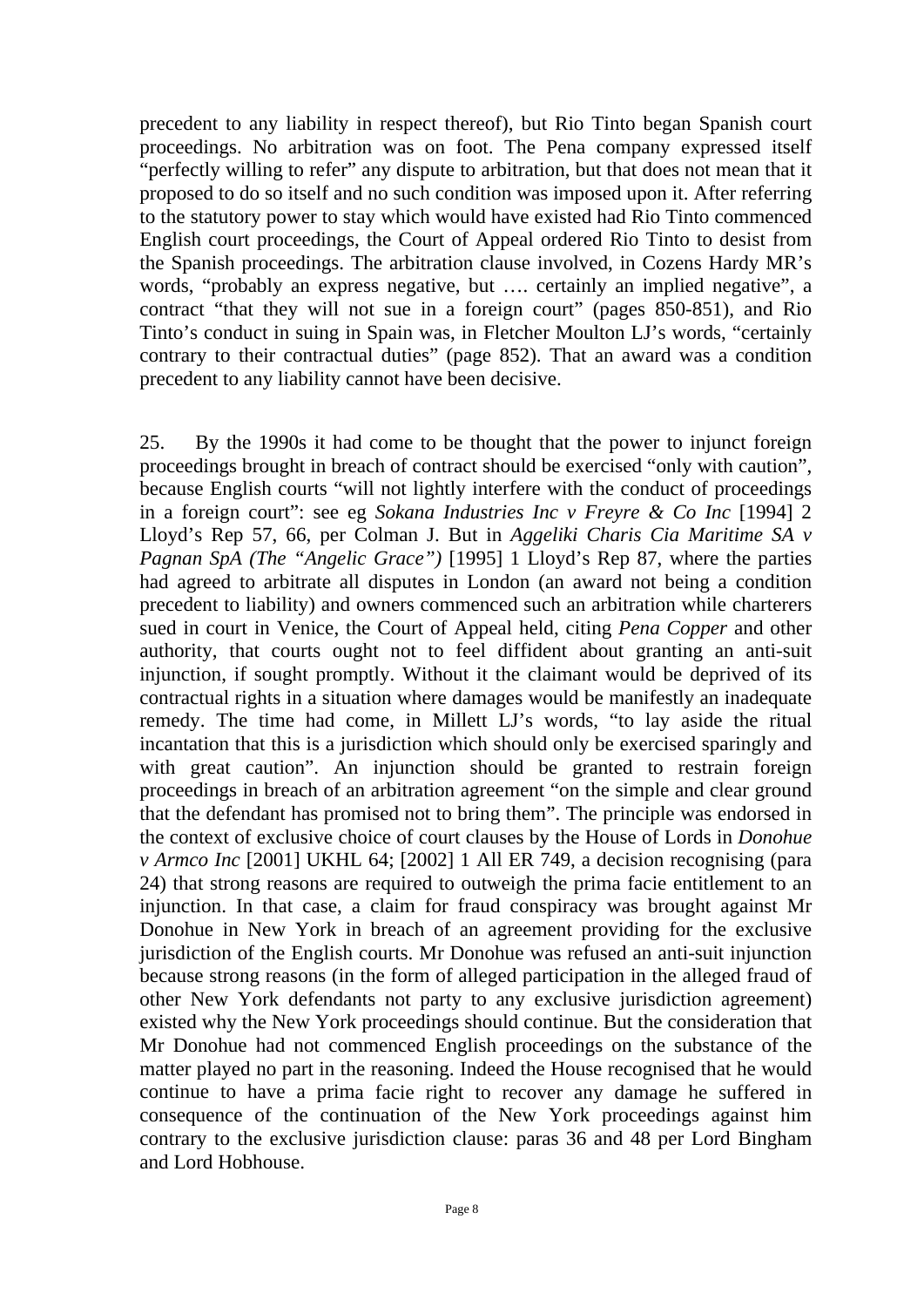26. Lord Hobhouse also encapsulated the principle in *Turner v Grovit* [2001] UKHL 65; [2002] 1 WLR 107, when he said:

"25 …. Under English law, a person has no right not to be sued in a particular forum, domestic or foreign, unless there is some specific factor which gives him that right. A contractual arbitration or exclusive jurisdiction clause will provide such a ground for seeking to invoke the right to enforce the clause. The applicant does not have to show that the contractual forum is more appropriate than any other; the parties' contractual agreement does that for him. …..

…..

27 The applicant for a restraining order must have a legitimate interest in making his application and the protection of that interest must make it necessary to make the order. Where the applicant is relying upon a contractual right not to be sued in the foreign country (say because of an exclusive jurisdiction clause or an arbitration clause), then, absent some special circumstance, he has by reason of his contract a legitimate interest in enforcing that right against the other party to the contract."

27. In the *West Tankers* case at first instance ([2005] EWHC 454 (Comm), paras 13, 59 and 72), Colman J referred to *The "Angelic Grace"* and *Donohue v Armco*, when granting a permanent injunction restraining the pursuit of the Italian legal proceedings which he had held to be in breach of a London arbitration agreement. That aspect of the decision was not questioned when the matter came before the Court of Appeal and the House of Lords, where Lord Hoffmann said, [2007] 1 Lloyd's Rep 391, para 10:

"By section 37(1) of the Supreme Court Act 1981 the High Court has jurisdiction to grant an injunction (whether interlocutory or final) 'in all cases in which it appears to the court to be just and convenient to do so'. The English courts have regularly exercised this power to grant injunctions to restrain parties to an arbitration agreement from instituting or continuing proceedings in the courts of other countries: see *The Angelic Grace* [1995] 1 Lloyd's Rep 87."

He went on to refer to the court's power to grant an interim injunction under section 44, to which I revert below. The interpretation subsequently given to the Brussels Regulation by the Court of Justice in *West Tankers* (Case C-185/07) now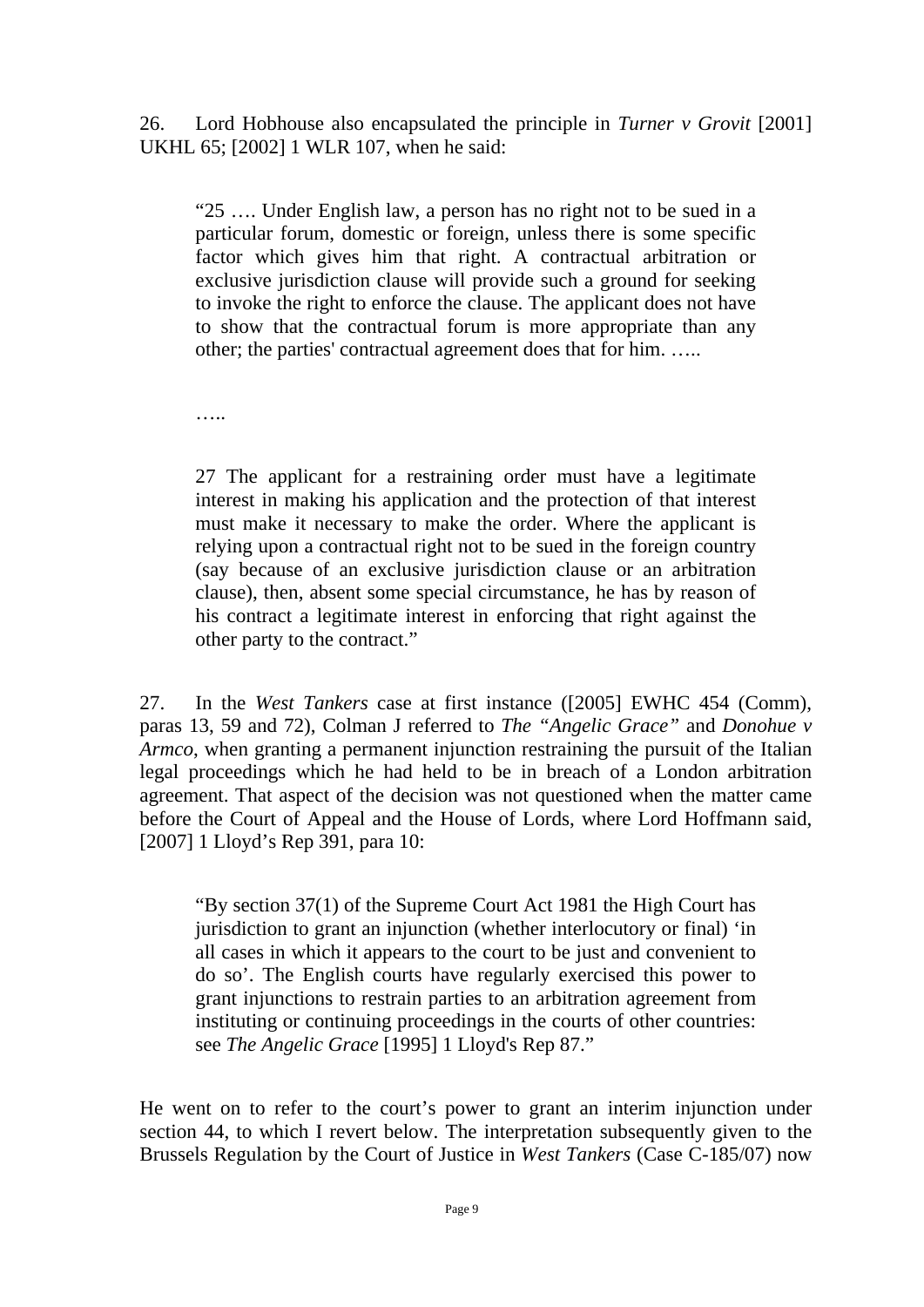means that an English court can no longer enforce contractual rights (or prevent oppression of the sort found to exist in *Turner v Grovit*) by injuncting a party within its jurisdiction from commencing or continuing proceedings in a foreign court within the Brussels/Lugano regime. But that limitation is irrelevant in this case.

28. Unless the Arbitration Act 1996 requires a different conclusion, the negative aspect of a London arbitration agreement is therefore a right enforceable independently of the existence or imminence of any arbitral proceedings.

#### *The scheme of the Arbitration Act 1996*

29. JSC submits that it is contrary to the terms, scheme, philosophy and parliamentary intention of the Arbitration Act 1996 for an English court to determine that foreign proceedings involve a breach of an arbitration agreement or issue either declaratory or injunctive relief on that basis other than when arbitral proceedings are on foot or proposed and only then under the provisions of the Act. The Arbitration Act contains "a complete and workable set of rules for the determination of jurisdictional issues". The general rule is that the arbitral tribunal should consider jurisdictional issues in the first instance – with "the only exception to that general rule for a party *asserting* arbitral jurisdiction to be found in section 32". Unless and until one or other party commences an arbitration, the court should keep a distance. Any more general power contained in section 37 has been superseded by the Act, or should at least no longer be exercised.

30. During the hearing before the Supreme Court there was discussion as to the extent to which JSC was submitting that there was no longer any jurisdiction to rely on section 37, or simply that it would be wrong in principle to do so, in a context such as the present. This discussion arose because, in the Court of Appeal, different counsel then appearing for JSC was, for good or bad reason, concerned that JSC should not "descend into the arena of discretionary arguments" and, as he saw it, "risk submitting to the jurisdiction" (para 91 of the judgment of Rix LJ). Counsel therefore confined his submissions to "statutory or principled objection[s] to the jurisdiction" of the court (para 94). The Supreme Court is content to accept that this leaves it open to JSC to argue now both that there is no longer any jurisdiction to exercise the power otherwise contained in section 37 and, alternatively, that it would be wrong in principle to do so in the present context, absent perhaps very special circumstances not here present.

31. JSC points out correctly that the 1996 Act embodies, (from Mustill and Boyd, Commercial Arbitration: (2001) Companion Volume to  $2<sup>nd</sup>$  Ed, preface endorsed by Lord Steyn) "a new balancing of the relationships between parties,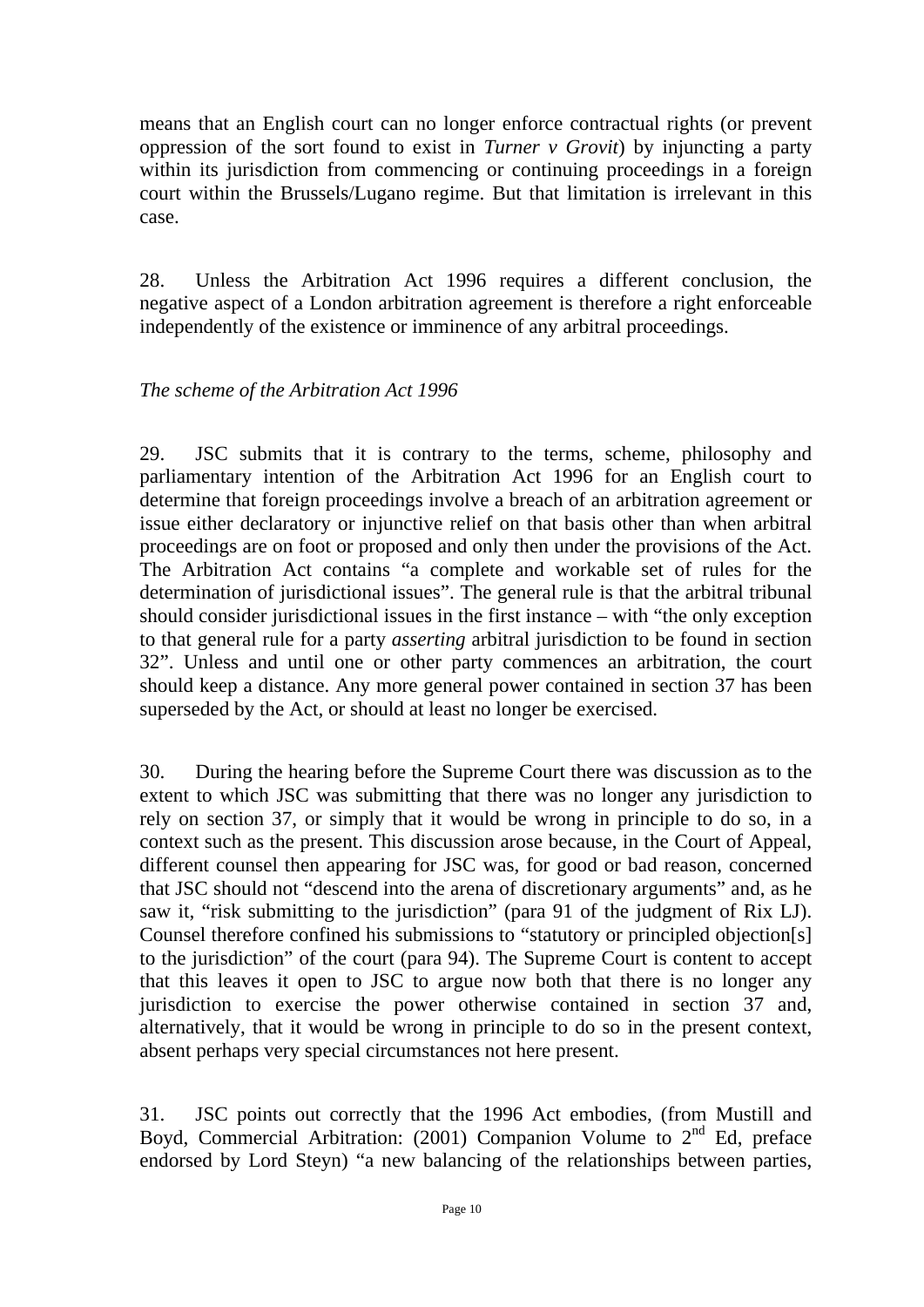advocates, arbitrators and courts which is not only designed to achieve a policy proclaimed within Parliament and outside, but may also have changed their juristic nature": *Lesotho Highlands Development Authority v Impregilo SpA* [2005] UKHL 43, [2006] 1 AC 221, para 17. The Act was also a response to "international criticism that the Courts intervene more than they should in the arbitral process, thereby tending to frustrate the choice the parties have made to use arbitration rather than litigation as the means for resolving their disputes": Report on Arbitration of the Departmental Advisory Committee ("DAC") 1996 (with Lord Justice Saville as its chair), paragraphs 20-22. This criticism was addressed by the third of the general principles with which the Act, unusually, begins:

"1. General principles.

The provisions of this Part are founded on the following principles, and shall be construed accordingly—

(a) the object of arbitration is to obtain the fair resolution of disputes by an impartial tribunal without unnecessary delay or expense;

(b) the parties should be free to agree how their disputes are resolved, subject only to such safeguards as are necessary in the public interest;

(c) in matters governed by this Part the court should not intervene except as provided by this Part."

32. JSC's submissions in this area give rise to two questions. The first is the extent to which it is correct to regard the 1996 Act as a complete and workable set of rules for the determination of all jurisdictional issues in all situations. The other is what is meant by the word "should" in section  $1(c)$ . As to the first, section  $1(c)$ is limited to "matters governed by this Part", and it is clear that the drafters of the Act were not attempting a complete code of arbitration law. The DAC Report 1996 stated expressly that "The Bill does not purport to provide an exhaustive code on the subject of arbitration", but that they had "sought to include what we consider to be the more important common law principles, whilst preserving all others, in so far as they are consistent with the provisions of this Bill (see clause 81)". Clause 81 became section 81, reading

"Nothing in this Part shall be construed as excluding the operation of any rule of law consistent with the provisions of this Part in particular, any rule of law as to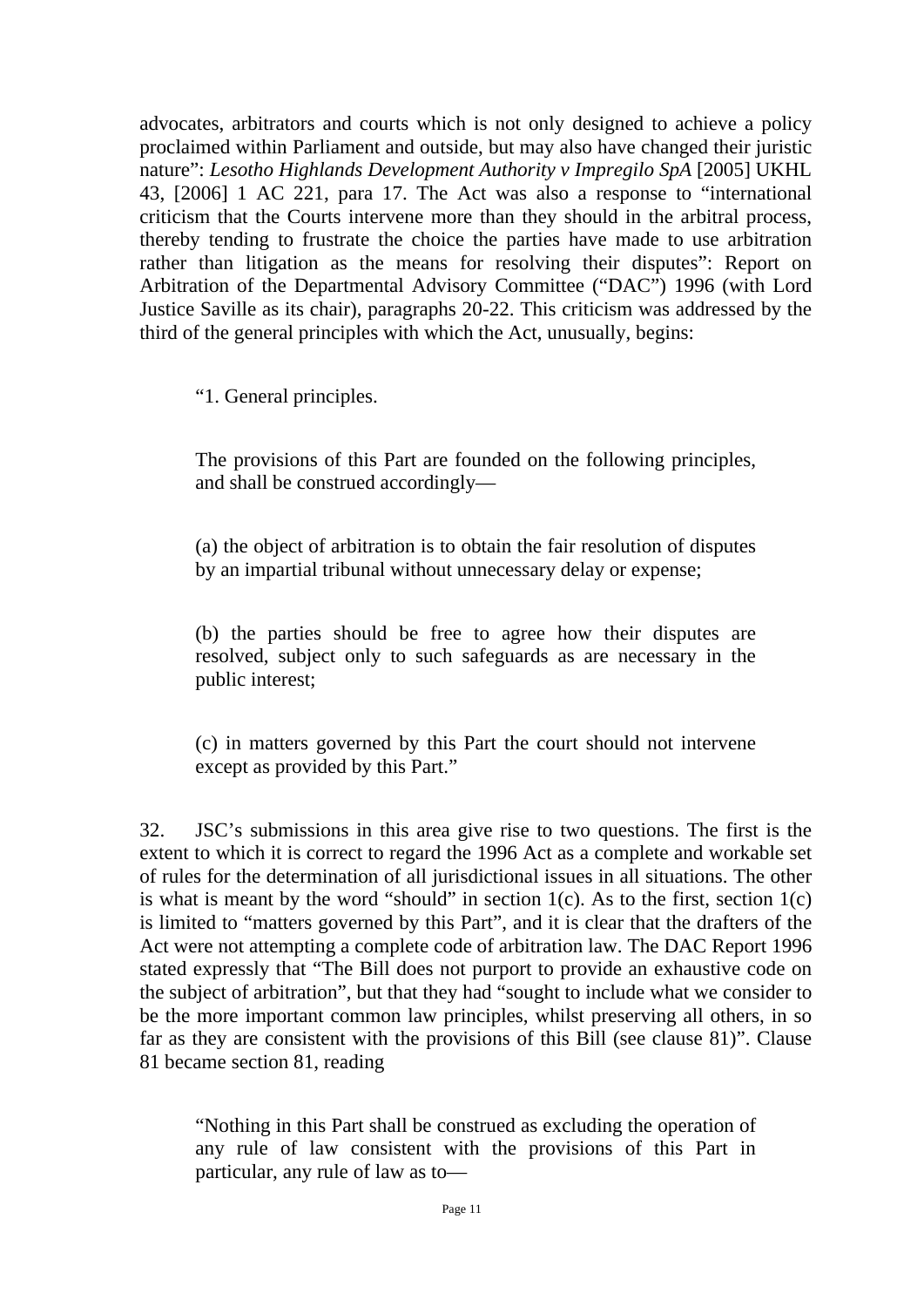(a) matters which are not capable of settlement by arbitration;

(b) the effect of an oral arbitration agreement; or

(c) the refusal of recognition or enforcement of an arbitral award on grounds of public policy".

The DAC Report instances confidentiality as another subject deliberately left outside the scope of the Act.

33. The use of the word "should" in section 1(c) was also a deliberate departure from the more prescriptive "shall" appearing in article 5 of the UNCITRAL Model Law. Article 5 reads that "In matters governed by this Law, no court shall intervene except where so provided in this Law". Article 5 had been the subject of forceful critique in *A New Arbitration Act?*, the 1989 report on the UNCITRAL Model Law by the DAC at a time when its chair was Lord Justice Mustill, who had also represented the United Kingdom at UNCITRAL. Even in matters which might be regarded as falling within Part 1, it is clear that section 1(c) implies a need for caution, rather than an absolute prohibition, before any court intervention.

34. It is in these circumstances that the question now arises whether it is consistent with the 1996 Act for the English court to determine whether there is a valid and applicable arbitration agreement covering the subject matter of actual or threatened foreign proceedings and, if it holds that there is, to injunct the commencement or continuation of the foreign proceedings. JSC points to sections 32 and 72 of the Act as the means by which a challenge to the jurisdiction may, under certain conditions, be pursued during an arbitration and to section 67 as the means by which an award may be challenged for lack of jurisdiction. It submits, that, if AESUK convoked an arbitral tribunal, the arbitrators could rule on their jurisdiction under section 30, their ruling could be tested under sections 32, 67 and/or 72 and the court could in the meantime be asked to give interim relief under section 44

#### *Sections 30, 32 and 72 and Kompetenz-Kompetenz*

35. Section 30 provides that an arbitral tribunal may rule on its own substantive jurisdiction:

"30 Competence of tribunal to rule on its own jurisdiction.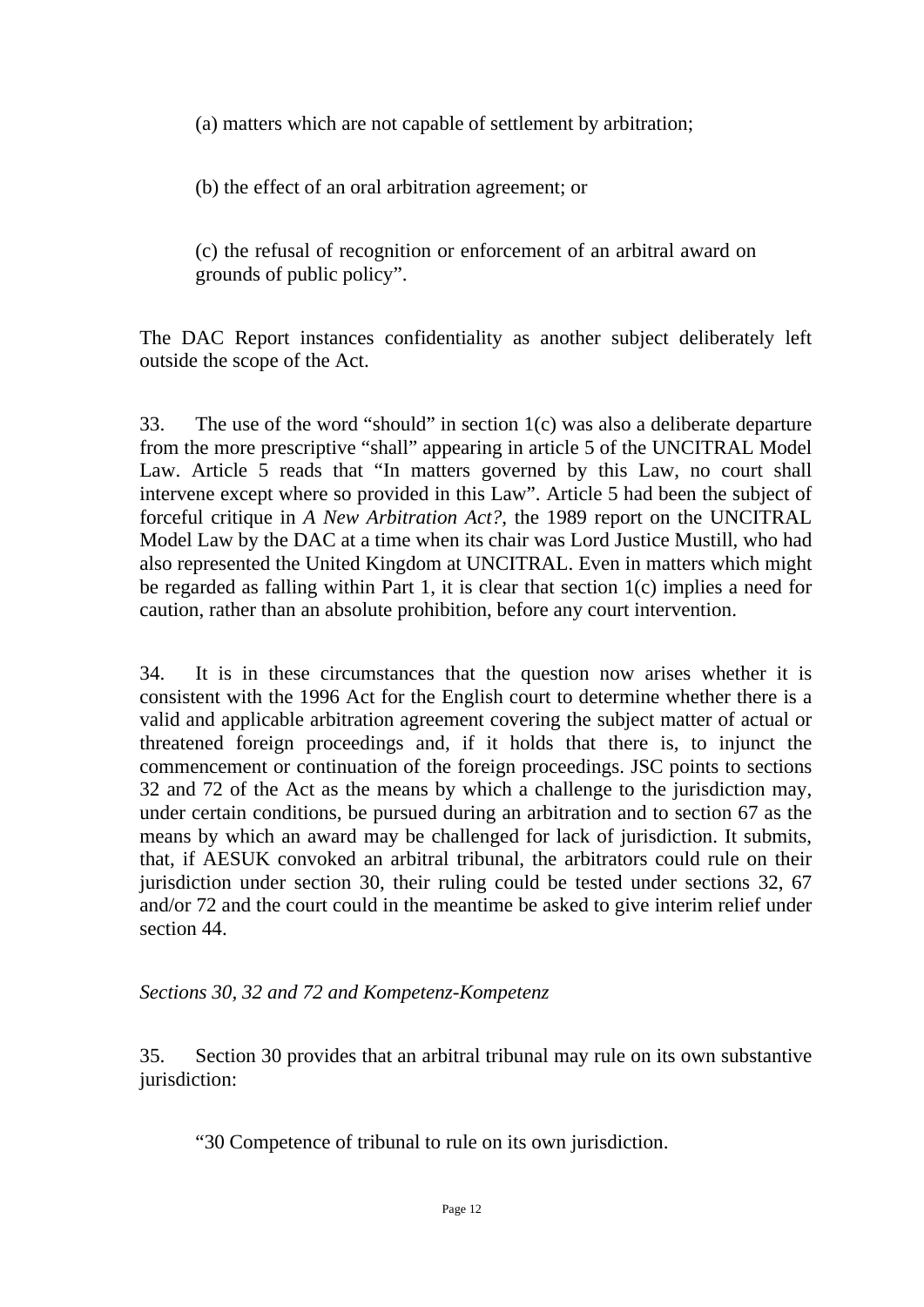(1) Unless otherwise agreed by the parties, the arbitral tribunal may rule on its own substantive jurisdiction, that is, as to—

(a) whether there is a valid arbitration agreement,

(b) whether the tribunal is properly constituted, and

(c) what matters have been submitted to arbitration in accordance with the arbitration agreement.

(2) Any such ruling may be challenged by any available arbitral process of appeal or review or in accordance with the provisions of this Part."

Section 30 reflects the principle of "Kompetenz-Kompetenz", discussed in *Dallah Real Estate and Tourism Holding Co v Ministry of Religious Affairs of the Government of Pakistan* [2010] UKSC 46, [2011] 1 AC 763. In short, any tribunal convoked to determine a dispute may, as a preliminary, consider and rule upon the question whether the dispute is within its substantive jurisdiction, without such ruling being binding on any subsequent review of its determination by the court under sections 32, 67 or 72 of the 1996 Act. However, a tribunal cannot by its preliminary ruling that it has substantive jurisdiction to determine a dispute confer upon itself a substantive jurisdiction which it does not have. Absent a submission specifically tailored to embrace them (as to which there is no suggestion here), jurisdictional issues stand necessarily on a different footing to the substantive issues on which an award made within the tribunal's jurisdiction will be binding.

36. In *Dallah*, I put these points as follows (para 24):

"…. Arbitrators (like many other decision-making bodies) may from time to time find themselves faced with challenges to their role or powers, and have in that event to consider the existence and extent of their authority to decide particular issues involving particular persons. But, absent specific authority to do this, they cannot by their own decision on such matters create or extend the authority conferred upon them."

Lord Collins said (para 84) that it does not follow, from the general principle that a tribunal has power to consider its own jurisdiction: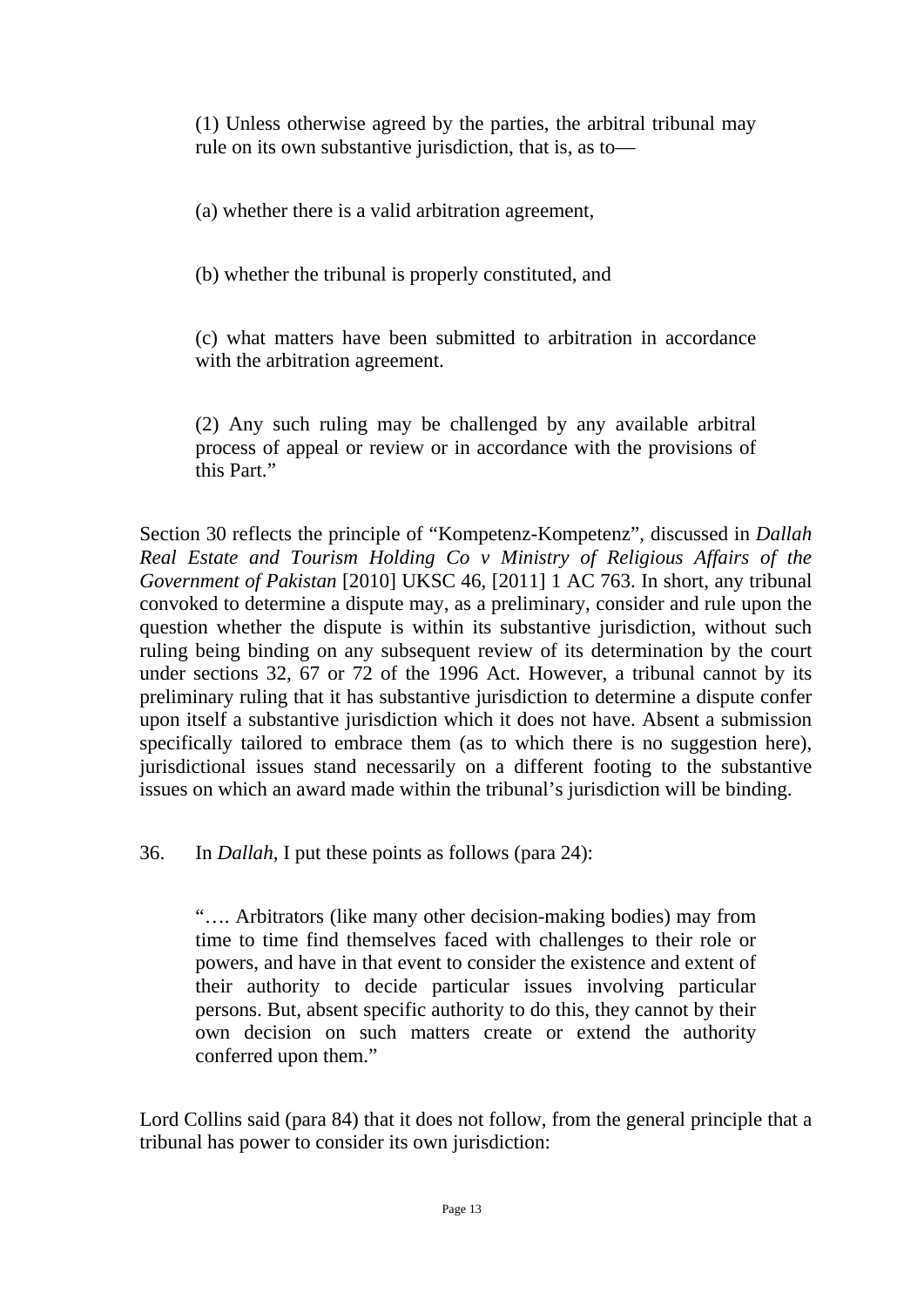"that the tribunal has the exclusive power to determine its own jurisdiction, nor does it follow that the court of the seat may not determine whether the tribunal has jurisdiction before the tribunal has ruled on it. Nor does it follow that the question of jurisdiction may not be re-examined by the supervisory court of the seat in a challenge to the tribunal's ruling on jurisdiction. Still less does it mean that when the award comes to be enforced in another country, the foreign court may not re-examine the jurisdiction of the tribunal"

37. Section 32 enables the court to determine any question as to the substantive jurisdiction of a tribunal "on the application of a party to arbitral proceedings", provided that the application is made by agreement of all the other parties or, subject to the court being satisfied of various matters, with the tribunal's permission. Section 44 provides for the court to have "for the purposes of and in relation to arbitral proceedings", and on the application of a party or proposed party to the proceedings, the same power of making orders about certain listed matters as it has for purposes of and in relation to legal proceedings. The listed matters include the making of an interim injunction, but, save in case of urgency, the court is only to act on an application made under section 44 with the permission of the tribunal or the agreement of the other parties to the arbitral proceedings.

38. Section 72 permits a party alleged to be a party to arbitral proceedings but who takes no part in them to take his jurisdictional challenge directly to the court without waiting for the tribunal to address the matter.

39. In support of its submissions, JSC relies upon cases in which commercial judges have refused to permit the pursuit of court proceedings for a declaration as to the existence of a binding arbitration clause brought by a claimant in current or proposed arbitration proceedings: *ABB Lummus Global Ltd v Keppel Fels Ltd*  [1999] 2 Lloyd's Rep 24; *Vale do Rio Doce Navegaceo SA v Shanghai Bao Steel Ocean Shipping Co Ltd* [2000] 2 All ER (Comm) 70. In *Vale do Rio*, Thomas J observed that it could not have been the intention that a party to a disputed arbitration agreement could obtain the decision of the courts on its existence without being subject to the restrictions contained in section 32 by the simple step of not appointing an arbitrator (para 53). Although he concluded (para 60) that the court had no "jurisdiction" to allow the application, earlier, in noting the change from "shall" to "should" in section 1(c), he had said that "it is clear that the general intention was that the court should usually not intervene outside the specific circumstances specified in Part 1 of the 1996 Act" (para 52).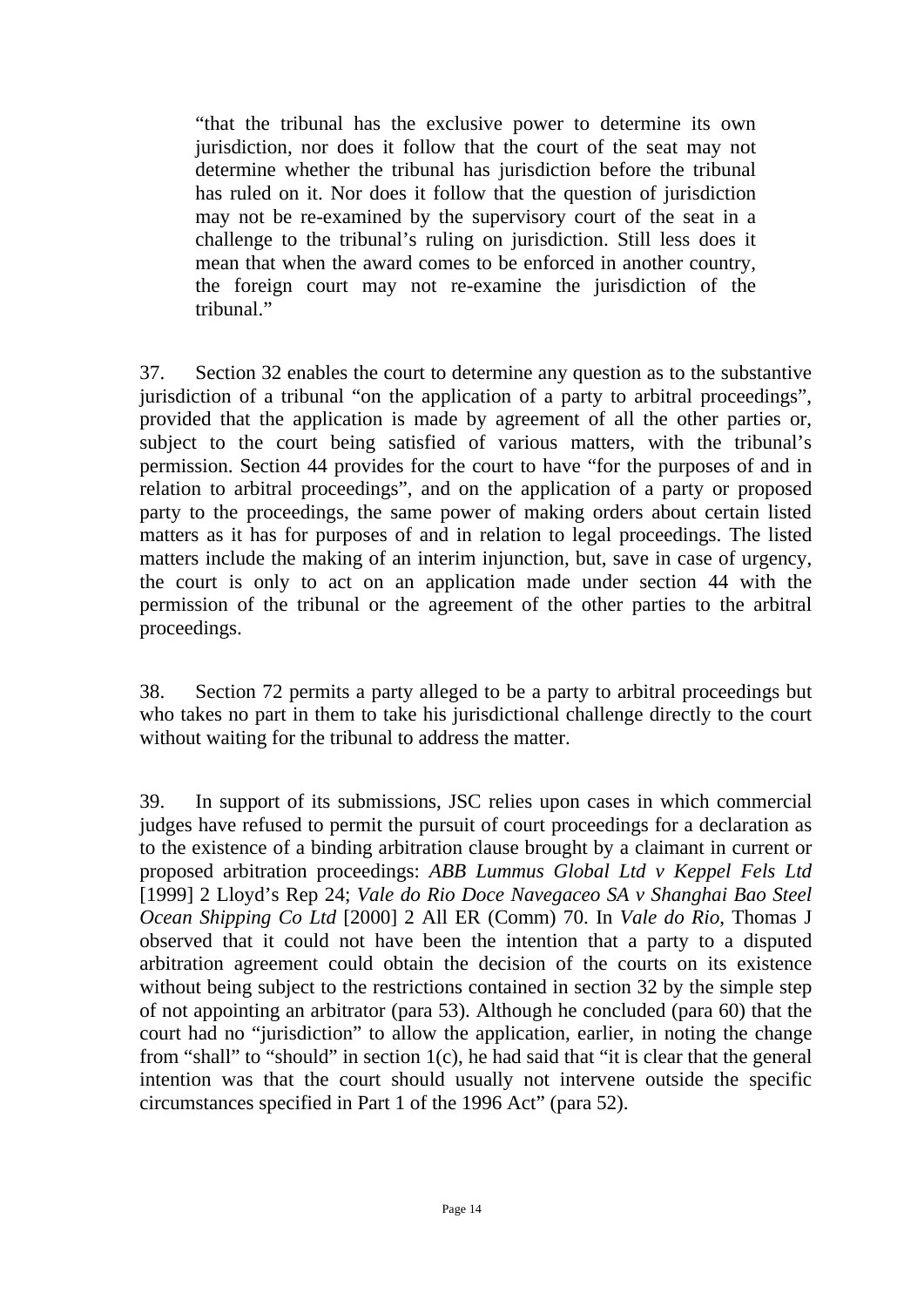40. These cases have no direct bearing on the present situation. Here, no arbitration proceedings are on foot and AESUK does not intend or wish to institute any. Sections 30, 32, 44 and 72 of the Act are all in terms inapplicable. No arbitration tribunal exists to determine its own competence under section 30. The principle of Kompetenz-Kompetenz – or, in an anglicised version suggested by Lord Sumption, jurisdiction-competence – makes sense where a tribunal is asked to exercise a substantive jurisdiction and hears submissions at the outset as to whether it has such a jurisdiction. Even then, the court has the last word in establishing whether the substantive jurisdiction actually exists. But the principle has no application where no arbitration is on foot or contemplated. On JSC's case, a party wishing relief in relation to foreign proceedings brought or threatened contrary to an arbitration agreement, must however commence, or should be required to undertake to commence, an arbitration against the other party who is rejecting the existence or application of any arbitration agreement. Further, the only substantive relief that JSC could suggest might be sought in such an arbitration would be an order, within the power afforded by section 48(5)(a) of the 1996 Act, not to commence or continue any foreign proceedings; and the efficacy of any such order as arbitrators might make, in any such arbitration, if they held that they had jurisdiction, would depend upon the court determining for itself that the tribunal had jurisdiction, and then enforcing the tribunal's order under either section 44 or section 66 of the Act with the backing of the court's contempt jurisdiction.

41. In these circumstances, there is, in my opinion, every reason why the court should be able to intervene directly, by an order enforceable by contempt, under section 37. To do so cannot be regarded, in the DAC's words, as "intervene[ing] in the arbitral process, thereby tending to frustrate the choice the parties have made to use arbitration rather than litigation as the means for resolving their disputes". On the contrary, JSC has complete freedom of choice in relation to the arbitration agreement. In denying that the court has any relevant jurisdiction, JSC is seeking to benefit by AESUK's reliance on an arbitration agreement, while itself denying its existence. A party is entitled to benefit by the existence of an arbitration agreement, but normally only by asserting it, e.g. by commencing an arbitration or applying for a stay under section 9. Those must however be the last things that JSC is willing to do.

42. As to section 32, there is no party to arbitral proceedings who could apply to the court to determine any question of arbitral jurisdiction, and there are no other parties or tribunal with whose consent or permission any such application would have to be made and no tribunal whose substantive jurisdiction could be the subject of such an application.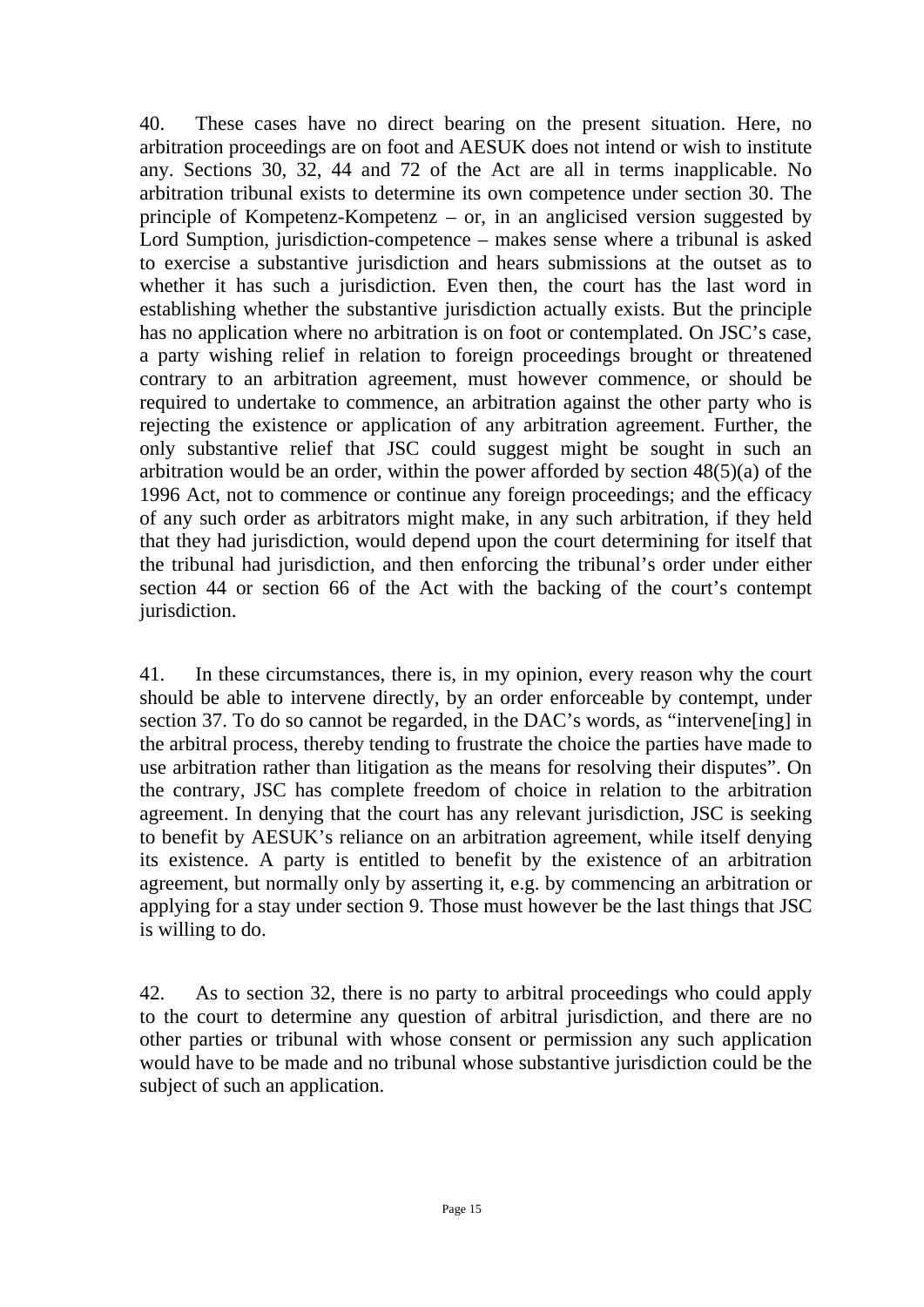43. Similarly, the court's powers listed in section 44 are exercisable only "for the purposes of and in relation to arbitral proceedings" and depend upon such proceedings being on foot or "proposed": see section 44(3). That alone is sufficient in my opinion to lead to a conclusion that section 44 has no bearing on the question whether section 37 empowers the court to restrain the commencement or continuation of foreign proceedings in the light of an arbitration agreement under which neither party wishes to commence an arbitration.

44. I should however say something further about JSC's submission that section 44(2)(e) embraces the granting of an interim injunction to restrain the pursuit of foreign proceedings during a current or proposed arbitration. The careful limitation of the court's power to "the granting of an interim injunction" militates, he argues, against the existence of any general power to injunct foreign proceedings under section 37, even on an interim basis in relation to current or proposed arbitral proceedings, let alone on a permanent basis in their absence.

45. It is helpful to set out section 44 in full:

"Court powers exercisable in support of arbitral proceedings.

(1) Unless otherwise agreed by the parties, the court has for the purposes of and in relation to arbitral proceedings the same power of making orders about the matters listed below as it has for the purposes of and in relation to legal proceedings.

(2) Those matters are—

(a) the taking of the evidence of witnesses;

(b) the preservation of evidence;

(c) making orders relating to property which is the subject of the proceedings or as to which any question arises in

the proceedings—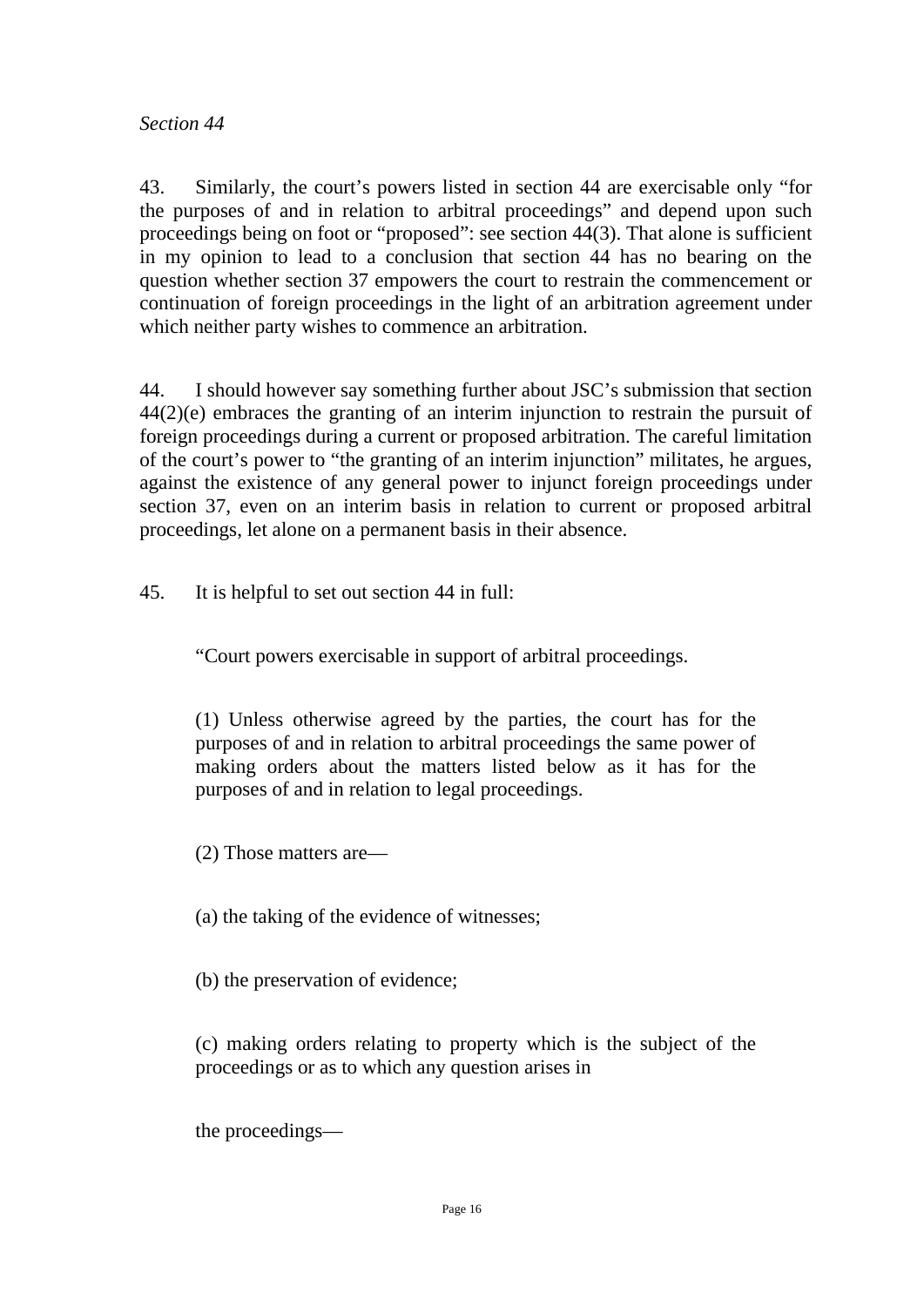(i) for the inspection, photographing, preservation, custody or detention of the property, or

(ii) ordering that samples be taken from, or any observation be made of or experiment conducted upon, the property;

and for that purpose authorising any person to enter any premises in the possession or control of a party to the arbitration;

(d) the sale of any goods the subject of the proceedings;

(e) the granting of an interim injunction or the appointment of a receiver.

(3) If the case is one of urgency, the court may, on the application of a party or proposed party to the arbitral proceedings, make such orders as it thinks necessary for the purpose of preserving evidence or assets.

(4) If the case is not one of urgency, the court shall act only on the application of a party to the arbitral proceedings (upon notice to the other parties and to the tribunal) made with the permission of the tribunal or the agreement in writing of the other parties.

(5) In any case the court shall act only if or to the extent that the arbitral tribunal, and any arbitral or other institution or person vested by the parties with power in that regard, has no power or is unable for the time being to act effectively.

(6) If the court so orders, an order made by it under this section shall cease to have effect in whole or in part on the order of the tribunal or of any such arbitral or other institution or person having power to act in relation to the subject-matter of the order.

(7) The leave of the court is required for any appeal from a decision of the court under this section."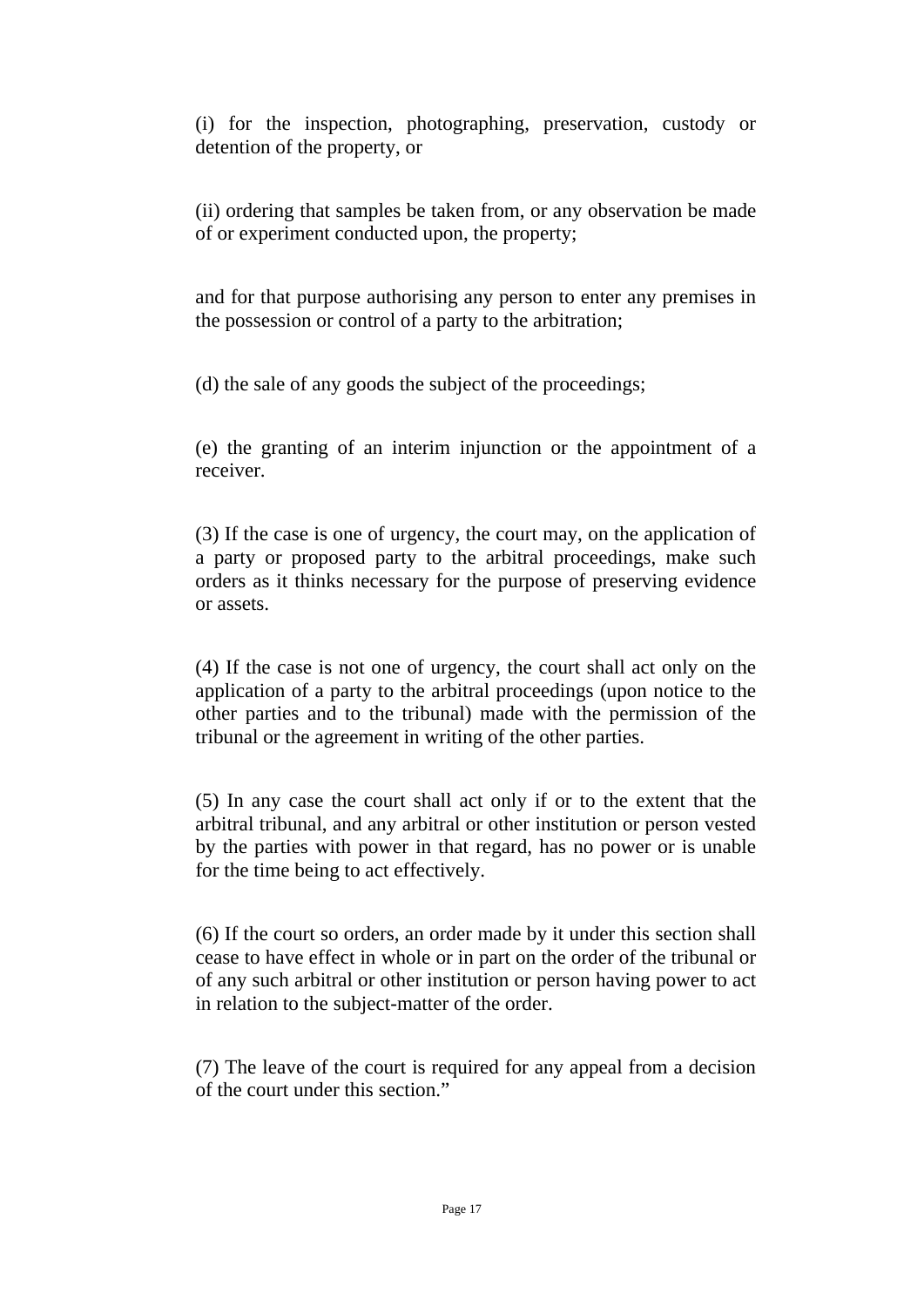46. Section 44(2) is the modern successor to the First Schedule to the Arbitration Act 1934 and section 12(6) of the Arbitration Act 1950 - section 44(2)(e) corresponds with paragraph 8 of the First Schedule and section 12(6)(h) of the 1950 Act. The matters listed in section 44 are all matters which could require the court's intervention during actual or proposed arbitral proceedings. The power to grant an interim injunction is expressed in general terms, but is limited, save in cases of urgency, to circumstances in which either the tribunal permits an application to the court or all the other parties agree to this in writing. There is no power to grant a final injunction, even after an award. There is authority (not requiring review on this appeal) that section 44(3) can include orders urgently required pending a proposed arbitration to preserve or enforce parties' substantive rights - eg an order to allow inspection of an agent's underwriting records or to submit a proposed transfer to a central bank: see *Hiscox Underwriting Ltd v Dickson Manchester & Co Ltd* [2004] 2 Lloyd's Rep 438; *Cetelem SA v Roust Holdings Ltd* [2005] EWCA Civ 618; [2005] 1 WLR 3555. Such orders can be said to be "for the purposes of and in relation to arbitral proceedings". But orders restraining the actual or threatened breach of the negative aspect of an arbitration agreement may be required both where no arbitration proceedings are on foot or proposed, and where the case is not one of urgency (and so not within section 44(3)). They enforce the negative right not to be vexed by foreign proceedings. This is a right of a different character both to the procedural rights with which section 44 is mainly, at least, concerned, and to the substantive rights to which the *Hiscox* and *Cetelem* cases hold that it extends.

47. In *Starlight Shipping Co v Tai Ping Insurance Co Ltd (The "Alexandros T")* [2007] EWHC 1893 (Comm); [2008] 1 All ER (Comm) 593, Cooke J addressed the inter-relationship of section 44 of the 1996 Act and section 37 of the Senior Courts Act 1981 in a context where proceedings were being pursued in China in apparent breach of an arbitration agreement and where arbitral proceedings were also current. He treated both sections as potentially available, adding that the matters relevant under section 44 could also bear on, though not govern in the same way, the exercise of the general discretion under section 37 (para 29). He considered that "the contractual right to have disputes referred to arbitration" must be an "asset" falling within section 44(3). In the upshot, he gave interim relief under section 44, on the basis that the matter was urgent under section 44(3) because the arbitral tribunal would not be able to issue an award restraining the claimants in the Chinese proceedings from pursuing such proceedings speedily enough or, therefore, effectively under section 44(5). At the same time, he also made an interim order under section 37, pointing out inter alia that "The difference between an order of this court and that of the arbitrators is that remedies for contempt are available if an order of this court should be breached" (para 31).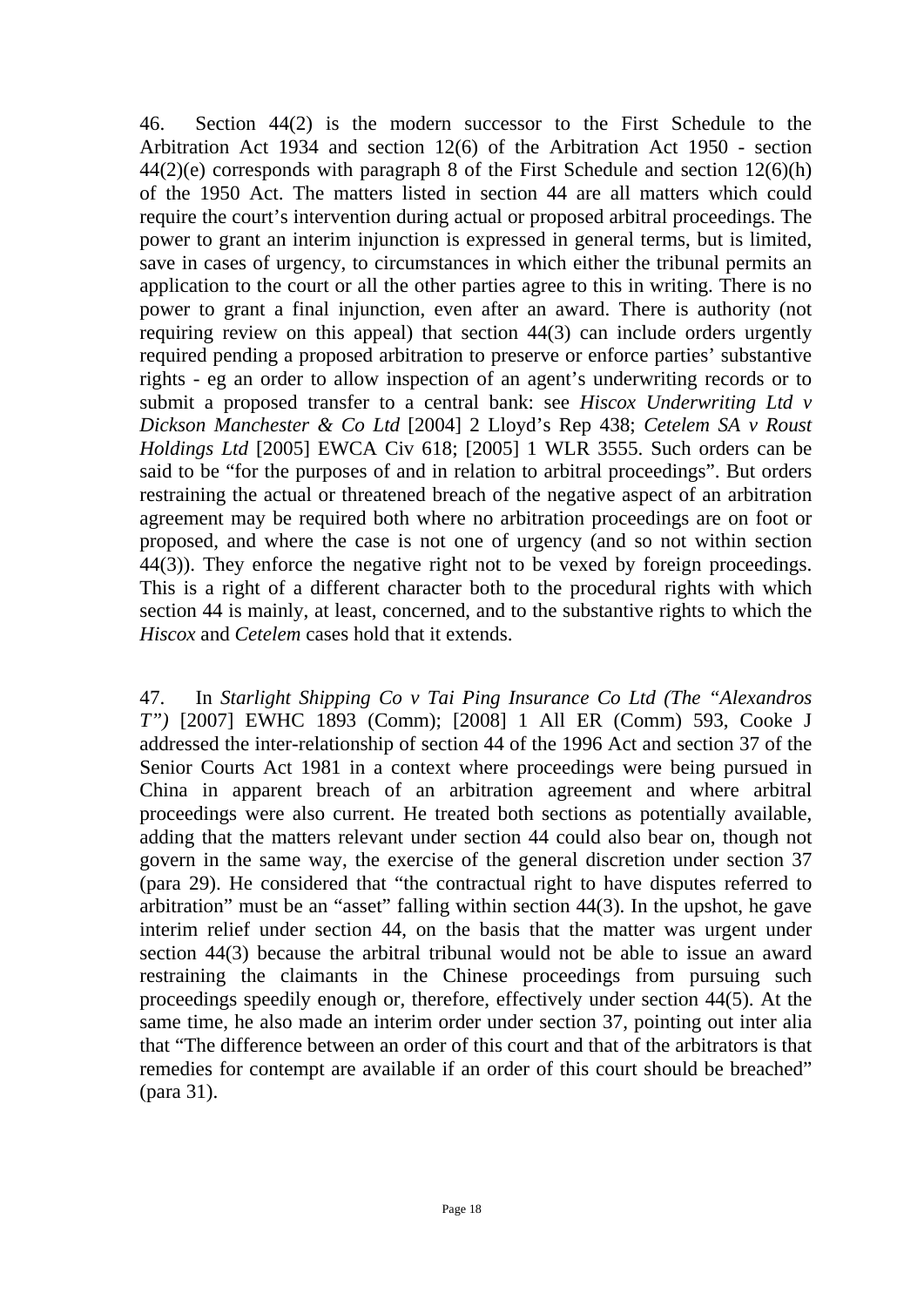48. The better view, in my opinion, is that the reference in section 44(2)(e) to the granting of an interim injunction was not intended either to exclude the Court's general power to act under section 37 of the 1981 Act in circumstances outside the scope of section 44 of the 1996 Act or to duplicate part of the general power contained in section 37 of the 1981 Act. Where an injunction is sought to restrain foreign proceedings in breach of an arbitration agreement - whether on an interim or a final basis and whether at a time when arbitral proceedings are or are not on foot or proposed - the source of the power to grant such an injunction is to be found not in section 44 of the 1996 Act, but in section 37 of the 1981 Act. Such an injunction is not "for the purposes of and in relation to arbitral proceedings", but for the purposes of and in relation to the negative promise contained in the arbitration agreement not to bring foreign proceedings, which applies and is enforceable regardless of whether or not arbitral proceedings are on foot or proposed. Colman J in *Sokana Industries Inc v Freyre & Co Inc* [1994] 2 Lloyd's Rep 57 was correct on this point when he held that the court's power to make orders "for the purpose of and in relation to a reference" in section 12(6) of the Arbitration Act 1950 did not include the granting of relief consisting of either a final or an interim injunction to restrain an alleged breach of a London Chamber of Commerce arbitration agreement consisting in the commencement of proceedings in Florida.

49. There was no power to serve the proceedings out of the jurisdiction on the defendants in *Sokana Industries* because it was not made "under the Arbitration Act 1950 or …. 1979". The current position is in my opinion different. Although Part 62 of the Civil Procedure Rules is divided into Parts, including Part I, headed "Claims under the 1996 Act" and Part II, headed "Other Arbitration Claims", the text of these Parts indicates in my view that Part I relates to circumstances in which, if there were an arbitration, it would be subject to the 1996 Act, rather than to the old law, and that it covers matters relating to an arbitration agreement, independently of any arbitral proceedings. Thus, CPR62.2 provides:

"(1) In this Section of this Part 'arbitration claim' means –

(a) any application to the court under the 1996 Act;

(b) a claim to determine –

(i) whether there is a valid arbitration agreement;

(ii) whether an arbitration tribunal is properly constituted; or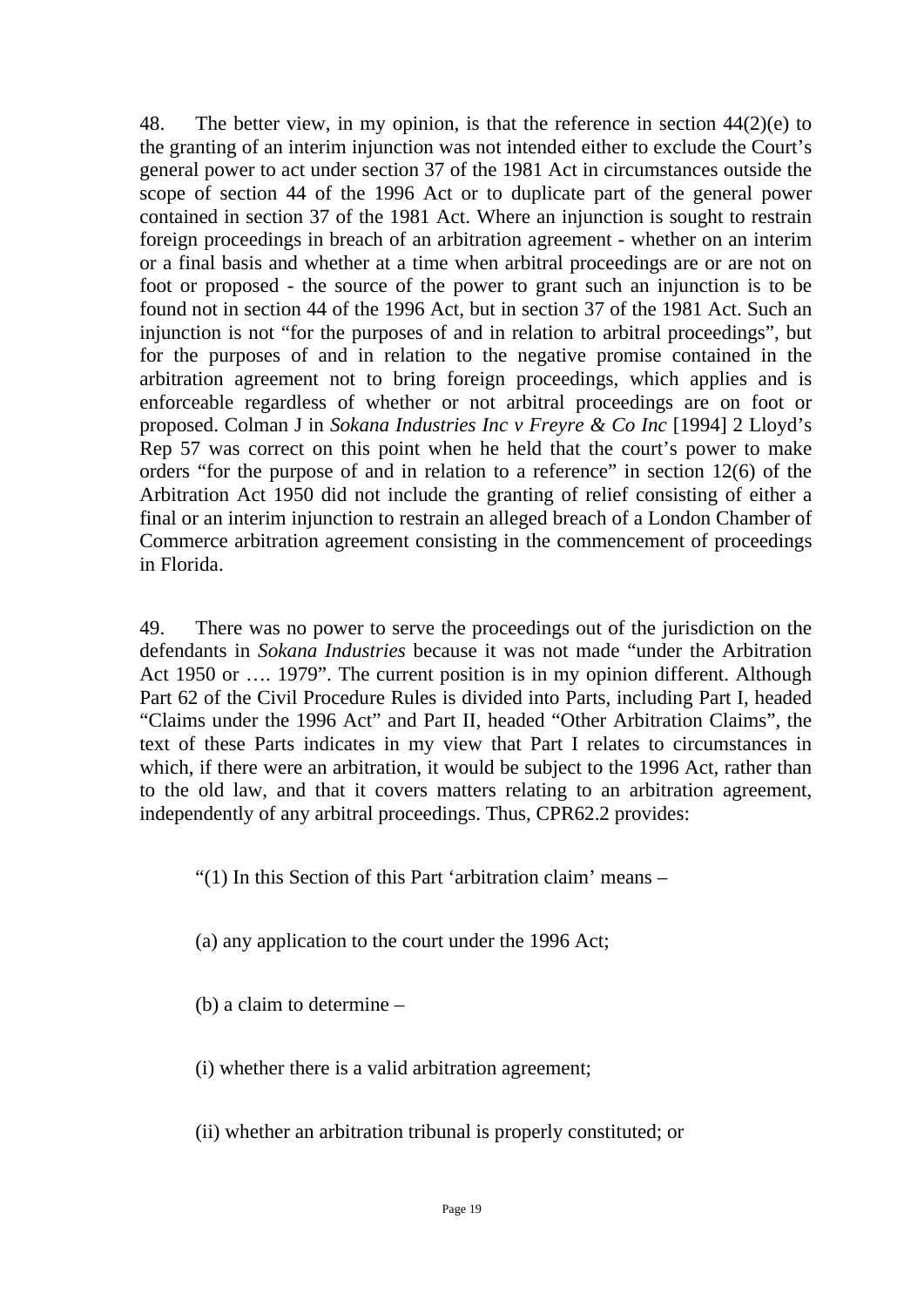what matters have been submitted to arbitration in accordance with an arbitration agreement;

(c) a claim to declare that an award by an arbitral tribunal is not binding on a party; and

(d) any other application affecting –

(i) arbitration proceedings (whether started or not); or

(ii) an arbitration agreement."

Under CPR62.5, governing service out of the jurisdiction, the court may give permission to serve an arbitration claim form out of the jurisdiction if

"(b) the claim is for an order under section 44 of the 1996 Act; or

 $(c)$  the claimant  $-$ 

(i) seeks some other remedy or requires a question to be decided by the court affecting an arbitration (whether started or not), an arbitration agreement or an arbitration award; and

(ii) the seat of the arbitration is or will be within the jurisdiction or the conditions in section 2(4) of the 1996 Act are satisfied."

50. I regard these provisions as wide enough to embrace a claim under section 37 to restrain foreign proceedings in breach of the negative aspect of an arbitration agreement. In circumstances where an arbitration claim includes under CPR62.2(d) "any other application affecting (i) arbitration proceedings (whether started or not); or (ii) an arbitration agreement", the requirement in  $CPR62.5(c)(ii)$ that "the seat of the arbitration is or will be within the jurisdiction" must be read as satisfied if the seat of any arbitration, if any were to be commenced or proposed under the arbitration agreement, would be within the jurisdiction. In so far as Thomas J in *Vale do Rio* considered (para 59) that the predecessor to CPR62.2 (the then CPR PD 49G) included provisions equivalent to the present  $CPR62.2(1)(b)$ , (c) and (d) "out of an abundance of caution ... to spell out the terms of the 1996 Act (or just possibly to cater for an oral arbitration agreement)",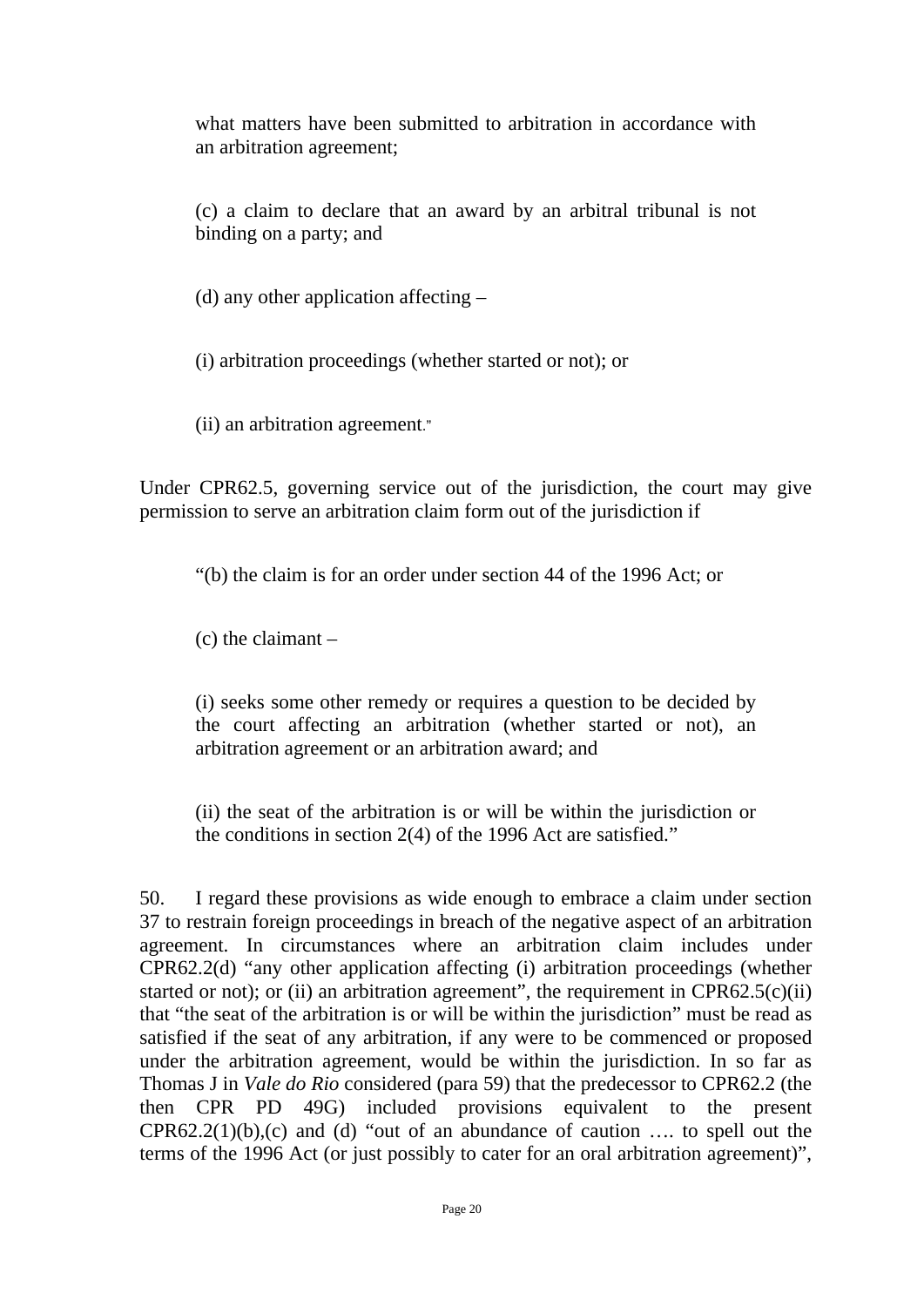I would respectfully disagree. Thomas J was in any event concerned with a point on the construction of the 1996 Act, which as he correctly said could not possibly be affected by the view taken of CPR PD 49G. His statement that the language might "just possibly" cater for an oral arbitration agreement itself opens the possibility, which I think correct, that the drafters were not confining themselves to issues, regarding arbitration agreements, arising under the provisions of 1996 Act.

51. I add only that in the present case, although leave was in fact obtained under CPR PD 6B, paragraph 3.1(2) and CPR62.5(1)(b) and (c), the court would appear also to have had jurisdiction to give leave for service out of the jurisdiction under CPR PD  $6B(6)(c)$ , on the ground that, treating the arbitration agreement as the "contract", the claim was "made in respect of a contract where the contract …. (c) is governed by English law".

#### *Section 9*

52. Returning to the scheme of Part I of the 1996 Act, the principal focus is on the commencement, conduct, consequences and court powers with regard to an actual or proposed arbitration. In addition, Part I starts with sections 1 to 8 identifying the nature and certain features of the arbitration agreements to which it applies while sections 9 to 11 deal with stays of domestic legal proceedings where such an agreement exists. Section 9 runs contrary to JSC's general case, since it represents a situation in which the court, rather than the arbitral tribunal, rules in the first instance on arbitral jurisdiction, and does so bindingly. The Court of Appeal in *Fiona Trust and Holding Corp v Privalov* [2007] EWCA Civ 20; [2007] 1 All ER (Comm) 891, para 36 and Lightman J in *Albon (t/a NA Carriage Co) v Naza Motor Trading Sdn Bhd (No 3)* [2007] EWHC 665 (Ch); [2007] 2 All ER 1075, paras 14 to 20 correctly so held.

53. However, JSC relies upon section 9, as supplementing its case on the general scheme of the 1996 Act and on the particular implications of sections such as sections 30, 32, 67 and 72, in another respect. Given that the court under section 9 determines the existence or otherwise of arbitral jurisdiction conclusively and at the outset, JSC points out that this is expressly provided by the Act. In contrast, the Act makes no reference to, and so it submits implicitly excludes, any power to injunct the commencement or continuation of foreign proceedings.

54. I do not accept JSC's case on this point. Section 9 reflects, in domestic law, the requirement in article II(3) of the New York Convention on the Recognition and Enforcement of Foreign Arbitral Awards (United Nations 1958) that: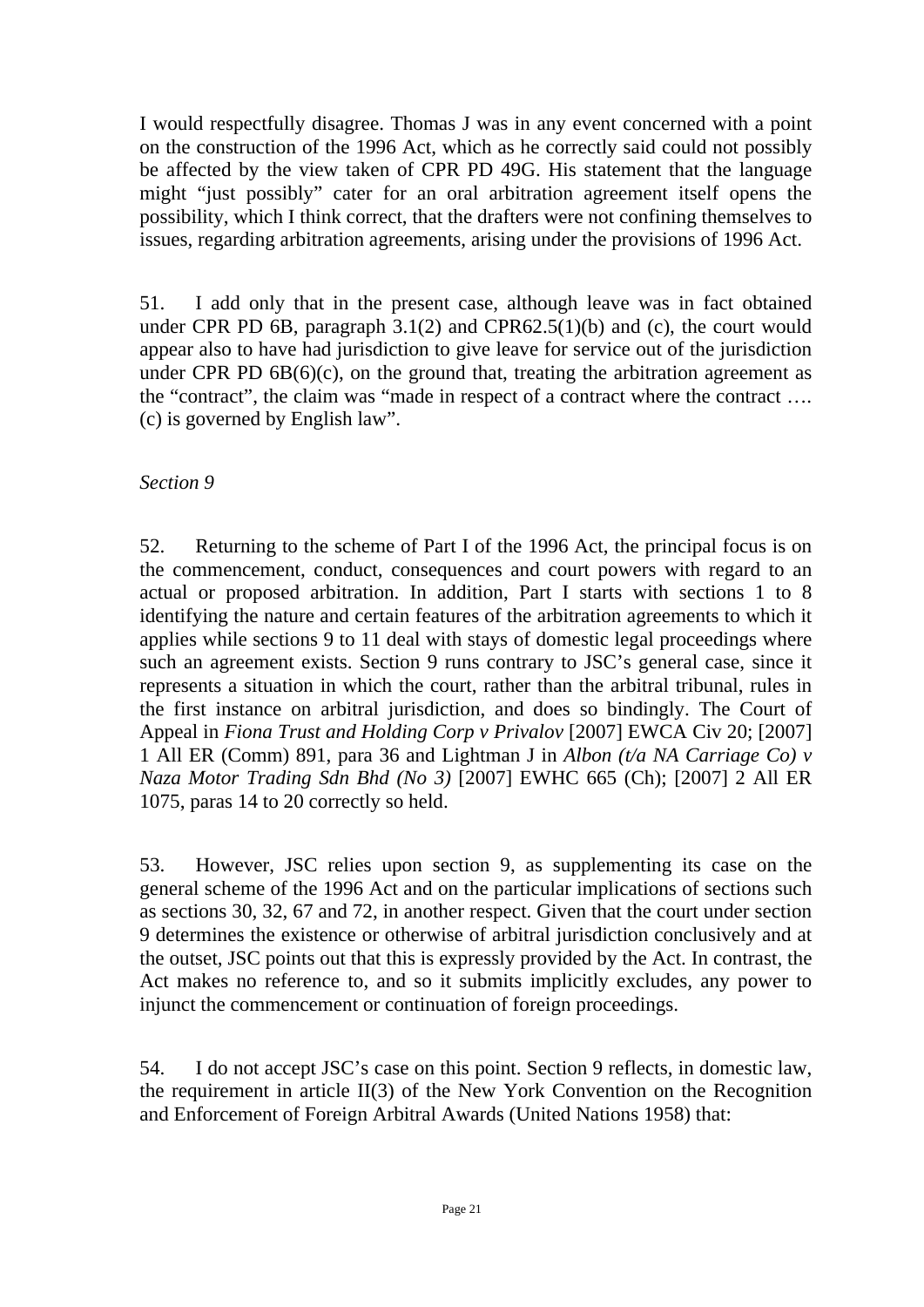"II.3. The court of a Contracting State, when seized of an action in a matter in respect of which the parties have made an agreement within the meaning of this article, shall, at the request of one of the parties, refer the parties to arbitration, unless it finds that the said agreement is null and void, inoperative or incapable of being performed."

Nothing in the New York Convention requires Contracting States to have in their law any equivalent power to that which section 37 includes in respect of foreign proceedings in breach of an arbitration agreement. The silence in Part 1 is in this respect unremarkable.

#### *Section 37 of the Senior Courts Act 1981*

55. More generally, JSC's case depends upon a conclusion that the Arbitration Act 1996 either limits the scope, or as a matter of general principle qualifies the use, of the general power contained in section 37, so that it is no longer permissible to deploy section 37 to injunct foreign proceedings begun or threatened in breach of an arbitration agreement. Again, I cannot accept JSC's case.

56. Section 37 is a general power, not specifically tailored to situations where there is either an arbitration agreement or an exclusive choice of court clause. To adopt words of Lord Mustill in the *Channel Tunnel* case, [1993] AC 334, 360E-F, with reference to the relationship between section 37 and the previous arbitration legislation (the Arbitration Act 1950):

"Under section 37(1) by contrast the arbitration clause is not the source of the power to grant an injunction but is merely a part of the facts in the light of which the court decides whether or not to exercise a power which exists independently of it."

The court may as a result need to be very cautious:

"in the exercise of its general powers under section 37 so as not to conflict with any restraint which the legislature may have imposed on the exercise of the new and specialised powers." (p 364B-C).

However, it is, in my opinion, entirely understandable that Parliament should not have thought to carve out from section 37 of the Senior Courts Act or to reproduce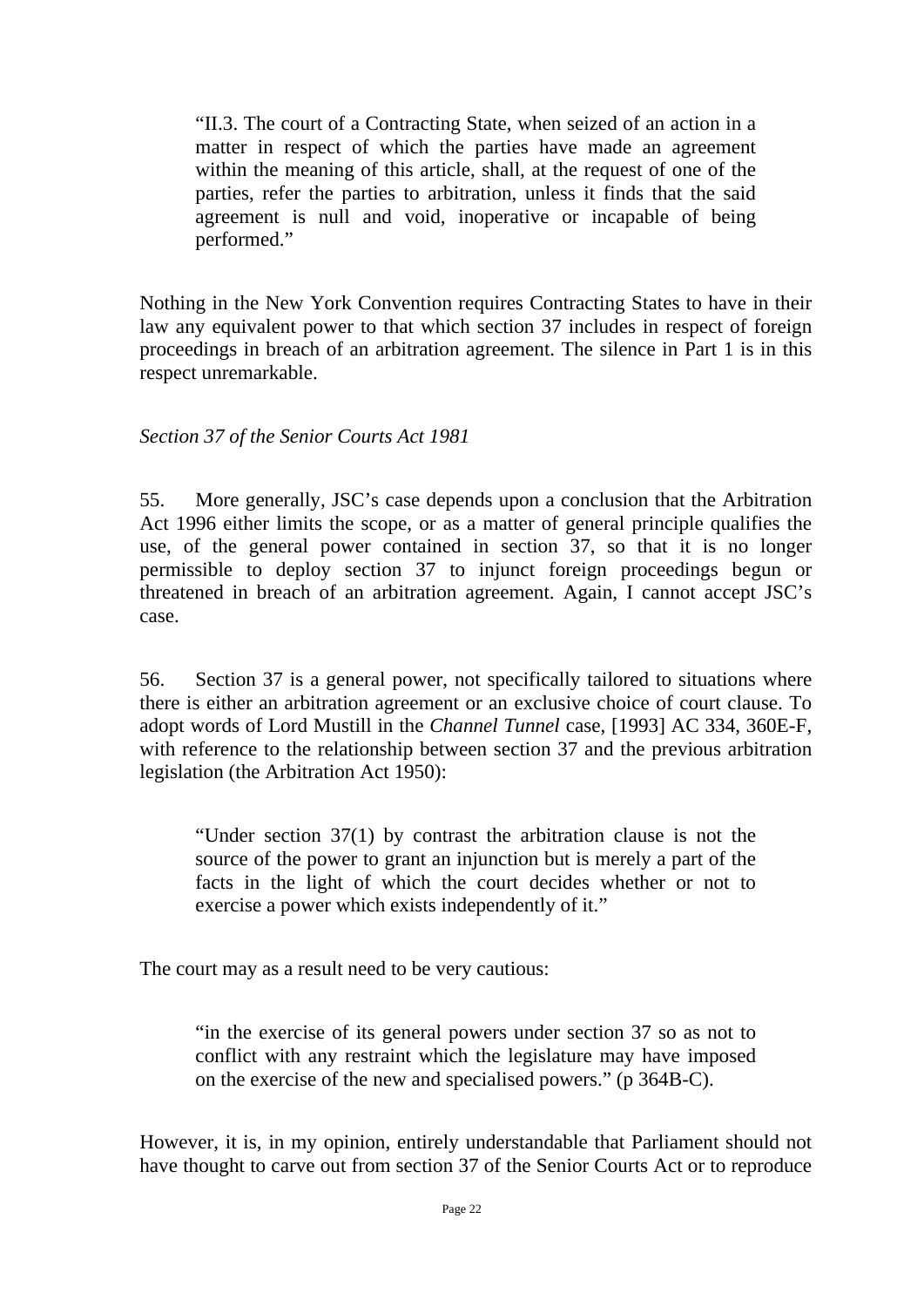in the 1996 Act one aspect of a general power conferred by section 37. It cannot be deduced from the fact that it did not do so that it intended that the general power should never be exercised in any context associated with arbitration.

57. On the contrary, it would be astonishing if Parliament should, silently and without warning, have abrogated or precluded the use by the English court of its previous well-established jurisdiction under section 37 in respect of foreign proceedings commenced or threatened in breach of the negative aspect of an arbitration agreement. One would have expected the intended inapplicability of section 37 to have been made very clear in both the DAC Report and the Act. The 1996 Act does in Schedule 3 or 4 provide for other presently immaterial amendments or repeals in respect of provisions in what was the Supreme Court Act and is now the Senior Courts Act 1981.

58. *The "Angelic Grace"* [1994] 1 Lloyd's Rep 168 in particular was a highly prominent decision, expressed in emphatic terms during the very period when the DAC was preparing the Bill for the Act and its own report. Nothing in the DAC report of 1996 addresses either it or the long-standing and well recognised jurisdiction which was its subject-matter. Yet a regime under which the English court could no longer enforce the negative rights of a party to a London arbitration agreement by injunctive relief restraining foreign proceedings would have been, and would have been seen, as a radical diminution of the protection afforded by English law to parties to such an arbitration agreement. It would have aroused considerable interest and, no doubt, concern. The only sensible inference is that the drafters of the Act never contemplated that it could or would undermine the established jurisprudence on anti-suit injunctions.

59. It was only later that the Court of Justice in Luxembourg restricted the use of such injunctions; and then only in relation to foreign proceedings in the area covered by the Brussels/Lugano régime and on the basis of the mutual trust affirmed to exist between courts within that regime. The interest and concern that this aroused witnesses to the interest that would have been aroused had the Bill or 1996 Act been seen as having any such radical intention or effect in relation to courts worldwide. The *West Tankers* case [2009] AC 1138 suggests that it did not occur to anyone until this case that it did.

#### *Conclusion*

60. The power to stay domestic legal proceedings under section 9 and the power to determine that foreign proceedings are in breach of an arbitration agreement and to injunct their commencement or continuation are in truth opposite and complementary sides of a coin. Subject to the recent European inroad, that